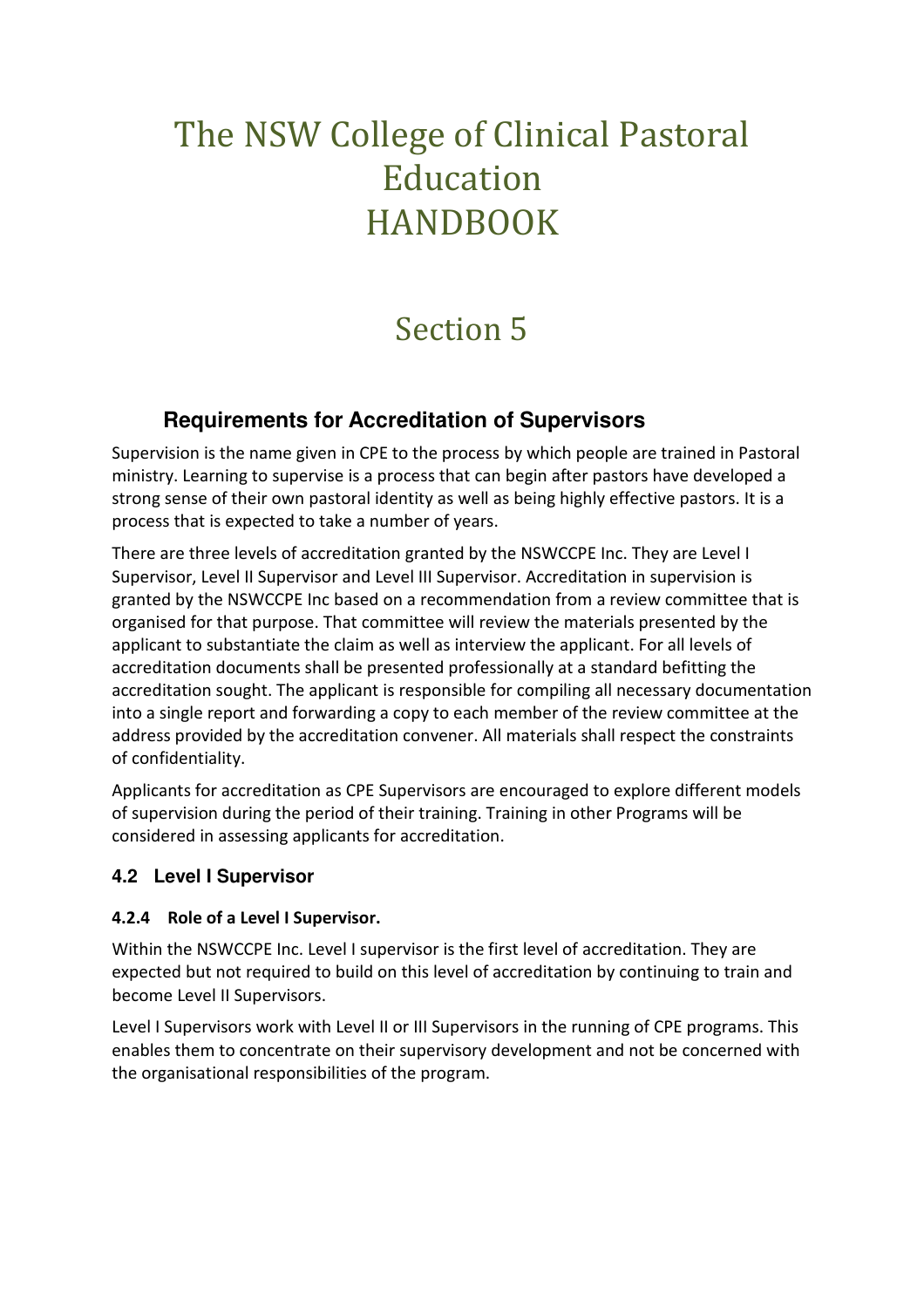## **4.2.5 Procedure to function as an Acting Level I Supervisor.**

Before a person can become a Level I supervisor they must seek permission to function as an Acting Level I Supervisor from the NSWCCPE Inc. Those seeking to function as Acting Level I supervisors will meet the following criteria:

- completion of at least three Units of CPE, at least one of which is Advanced.;
- a well developed sense of pastoral identity;
- a high level of proficiency as a pastor;
- an openness to learning and growth;
- completion of a minimum of two units of theological studies toward a bachelor or master's degree in theology, the two units to comprise **an introduction to biblical studies and a unit of foundational theology,** and be actively pursuing further theological studies at a tertiary level.
- Where the candidate for supervisory training comes from a major world faith other than Christianity, she or he, prior to commencing to act as a CPE Acting Level I supervisor, shall have successfully completed study in that faith and practice equivalent to the number of hours of two units of a bachelor of theology. The peak body of that faith tradition must recognise the form and content of the study. The candidate shall be actively pursuing further studies in that tradition.
- Successful presentation to a NSWCCPE Review Committee which has affirmed the achievement of these requirements.

## **4.2.6 Review Committee.**

- 5.2.6.1 The Review Committee shall be organised by the NSWCCPE Accreditation Convenor(s).
- 5.2. 6.2 The Review Committee shall consist of five (5) members appointed by the Accreditation Convenor(s) and shall include, where possible, at least one Level 1 Supervisor, one Level II supervisor and one Level III supervisor. The Director of the

 CPE Centre at which the candidate will be working shall be a member of the Review

Committee but shall not chair the committee.

- 5.2.6.3 The chair and members of the Review Committee shall be appointed by the Accreditation Convenor(s).
- 5.2.6.4 The Review Committee members shall be supervisors accredited by the **NSWCCPE**  Inc and preferably shall come from a diversity of centres. The selection of the committee shall take into account denominational and gender issues. The applicant shall be consulted in the formation of the committee and in the accepting of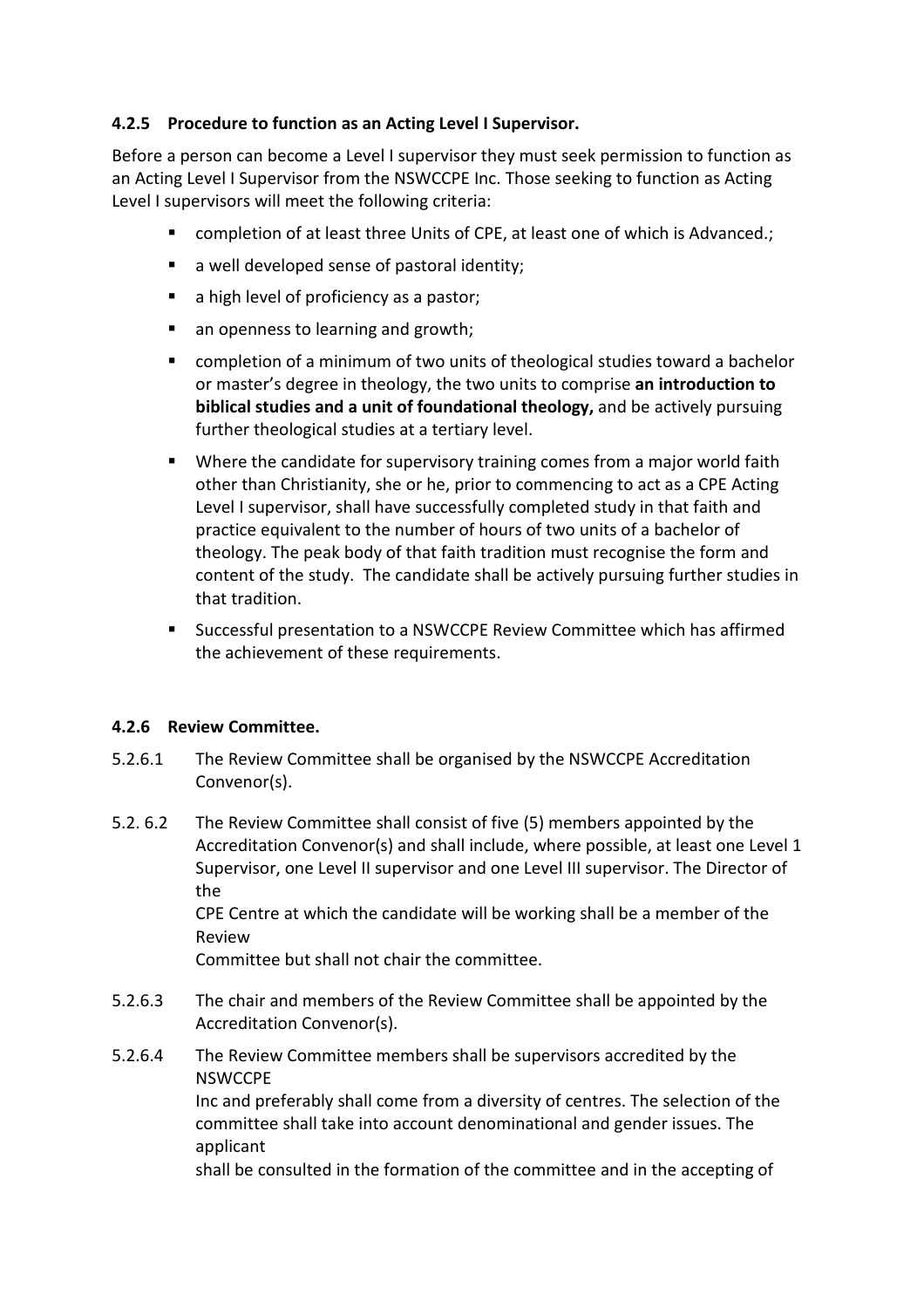the final selection.

- 5.2.6.5 The location of the Review Committee shall be determined by the Accreditation Convenor(s) in consultation with the applicant and with the Director of the CPE Centre at which the applicant will be working.
- 5.2.6.6 At the conclusion of the review the committee shall compile a report and make a recommendation to the NSWCCPE Inc in accordance with the guidelines set out in

 Section 8.10. of this handbook. The report shall be endorsed in writing by each member of the Review Committee and shall be forwarded to the Accreditation Convenor(s) by the chair of the Review Committee. The Review Committee's recommendation concerning acceptance as an Acting Level 1 supervisor shall be presented to a meeting of the NSWCCPE Inc Council or Executive for endorsement.

## **4.2.7 Materials.**

The applicant shall prepare the following materials for the Review Committee:

- 5.2.7.1 An autobiography in which the themes that arise in their life journey shall be understood from a theological perspective.
- 5.2.7.2. A verbatim that is a fair sample of the applicant's current work. The verbatim will be fully evaluated and give evidence of the applicant's understanding of the psychological, sociological and spiritual/theological issues that arise in the pastoral conversation.
- 5.2.7.3 A comprehensive report and critical evaluation of the applicant's pastoral ministry to one particular person to whom ministry was offered over an extended period. The report shall include:
- 4.2.7.3.1 An assessment of the applicant's ministry based upon clinical materials such as verbatim reports of conversation or counselling sessions, critical incident reports.
- 4.2.7.3.2 A statement of the manner in which particular pastoral issues were negotiated.
- 4.2.7.3.3 Delineation of limits established by the applicant in ministry.
- 4.2.7.3.4 An evaluation of the extent to which the applicant was successful in staying within the limits set.
- 4.2.7.3.5 The outcome(s) of this ministry for the person being served by the applicant.
- 4.2.7.4 Provide a reflection on their experience of supervision in the Programs undertaken and since their completion.
- 4.2.7.5 Trainee and Supervisor evaluations of Advanced Level Unit(s).
- 4.2.7.6 An essay of 1500 words on a pastoral subject demonstrating the applicant's capacity to integrate pastoral theory and practice. The essay shall fulfil the standard required of an academic program at bachelor level or above.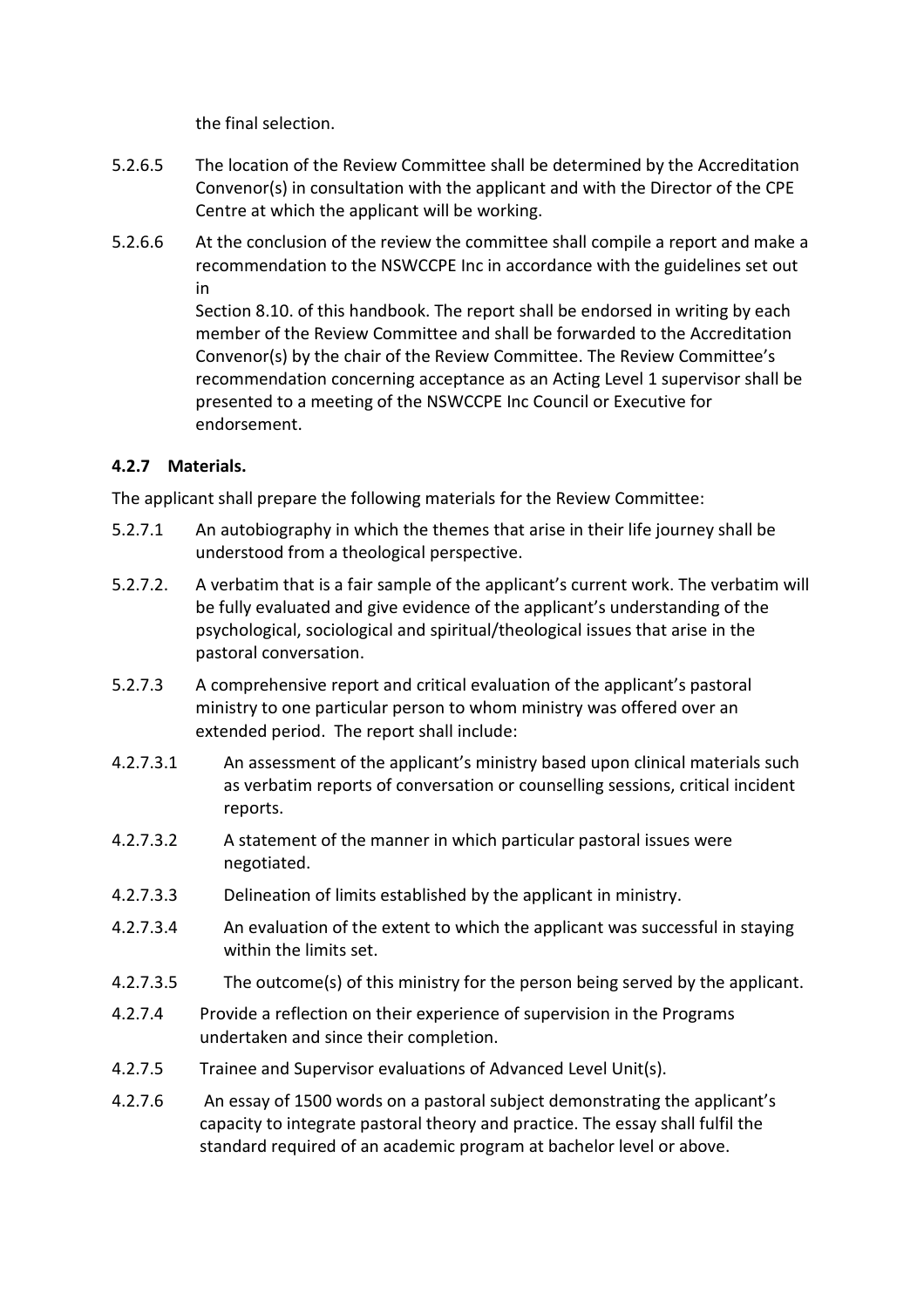## **4.2.8 Requesting to commence Training as a CPE Supervisor**

When applicants recommended by a Review Committee are desirous of commencing training they shall write to the Accreditation Convener requesting permission to commence training as an Acting Level I supervisor. At the same time, they shall enter into negotiations with a Level III supervisor who is willing to train them subject to their being given approval to function.

The Applicant's letter of request shall provide:

- a copy of the review committee's recommendation and report.
- evidence of good standing with their faith authority.
- evidence that they are members of NSWCCPE Inc
- evidence that they have completed at least three units of CPE, one of which is Advanced.
- evidence that they have completed a unit of CPE within the last three years
- evidence that they have a contract with a Level III Supervisor for training.
- declaration of any written or other complaints against the applicant and the outcome of any investigation.

Permission to act will be granted for two years full time or the equivalent part time and shall commence from the date of the meeting that grants the permission.

On receipt of the written advice that the applicant has been given permission to function, the Acting Level I Supervisor may begin to work with a Level II or Level III Supervisor in an approved Program in a registered CPE Centre.

## **5.3.6 Role of an Acting Level I Supervisor.**

The Acting Level I Supervisor shall:

- 4.2.8.3 be in supervision with a Level III Supervisor.
- 4.2.8.4 receive at least ten hours of individual supervision during each unit in which the Acting Level I Supervisor has supervised.
- 4.2.8.5 participate in the selection of trainees.
- 4.2.8.6 share in the conduct of the orientation program.
- 4.2.8.7 share in the conduct of Clinical Seminars.
- 4.2.8.8 provide individual supervision to six trainees during the period of functioning as an Acting Level I Supervisor.
- 4.2.8.9 share in the conduct of mid-unit and final evaluation seminars.
- 4.2.8.10 participate in the Supervisors' Professional Development Days and other NSWCCPE Inc activities.
- 4.2.8.11 participate in any in-service training programs provided by the NSWCCPE Inc .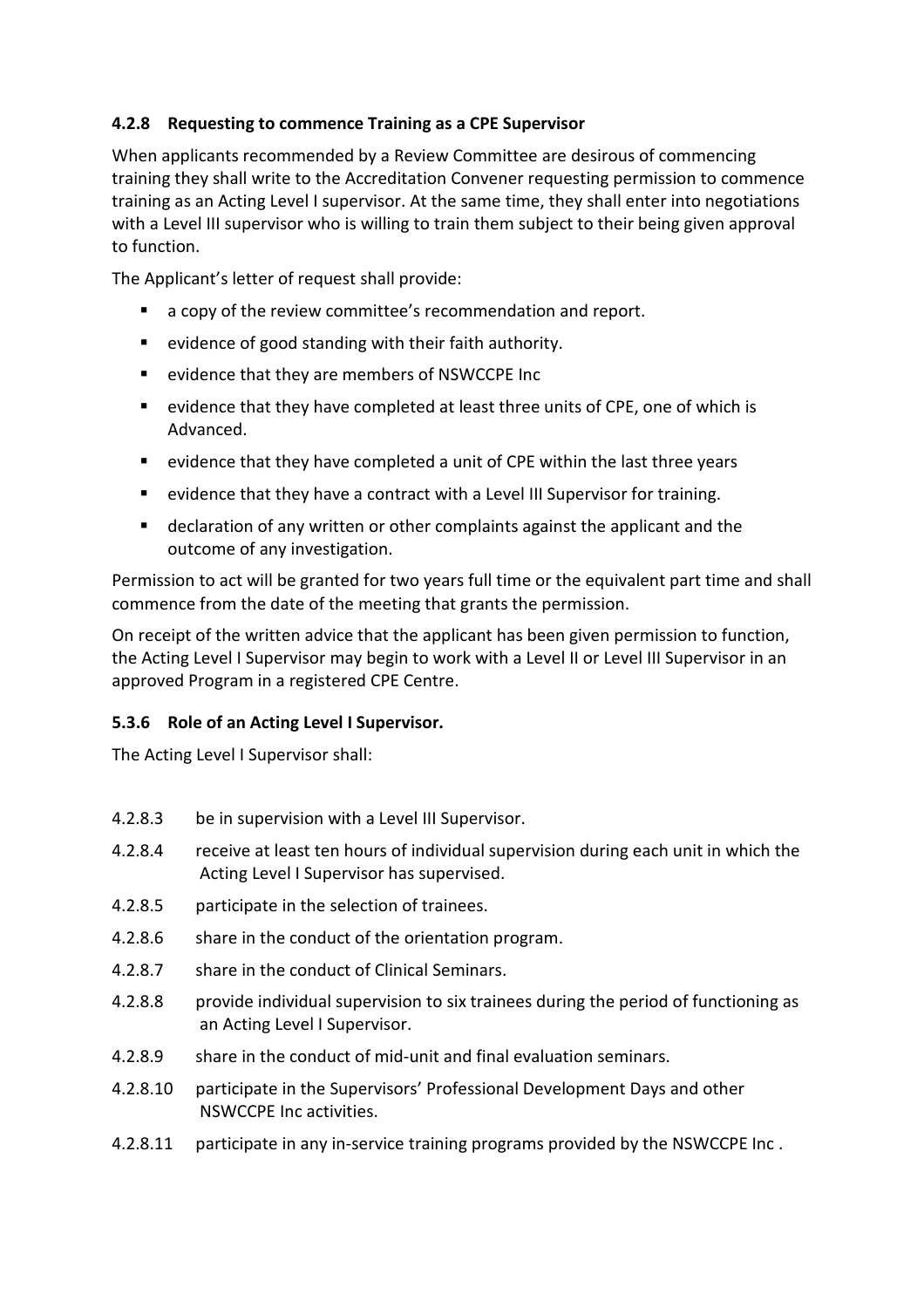- 4.2.8.12 write an evaluation of each unit of CPE in which the applicant has participated (to be presented for supervision and with the materials in the accreditation presentation).
- 4.2.8.13 complete Introductory Supervisory Practice, Educational Theory and Practice in Supervision and Theological Reflection in Supervision with a Level III Supervisor

## **4.3 Standard for Level I Supervisor**

#### **5.3.7 Administrative Awareness and Competence.**

- 4.3.4.3 An ability to organise and manage the learning covenant with the supervised trainees.
- 4.3.4.4 An awareness of the distinction between administrative and supervisory issues and how they can be creatively managed.

#### **4.3.5 Interpersonal Awareness and Competence.**

- 4.3.5.3 An ability to reflect on group and interpersonal interactions and how to creatively use them for learning.
- 4.3.5.4 An ability to reflect on the function of the supervisory alliance and its use in the process of supervision.

#### **4.3.6 Intrapersonal Awareness and Competence.**

- 4.3.6.3 An ability to reflect on the supervisory relationship and to acknowledge their own contribution to the supervisory events.
- 4.3.6.4 An ability to reflect on and learn from the supervisory process and use those learnings for self-growth.

## **4.3.7 Educational Competence.**

4.3.7.3 An ability to draw from trainees what is necessary for the development of their pastoral identity and professional self-worth and to use trainees' written materials and other presentations in this process.

## **4.3.8 Theological Awareness and Competence.**

4.3.8.3 An ability to think theologically about pastoral events and to respond as a member of the community of faith.

## **5.3.6 Application for Accreditation as a Level I Supervisor**

Application for review for Level I Supervisor shall be in writing to the Accreditation Convener of the NSWCCPE Inc.

When applicants have the required materials completed they are to write to the Accreditation Convener requesting permission to present to a review committee. The Accreditation Convener will then commence organising a Review Committee in accordance with the NSWCCPE Inc's Guidelines and notify the applicant of the date time and place of the committee and the date by which the materials shall be submitted to the convener.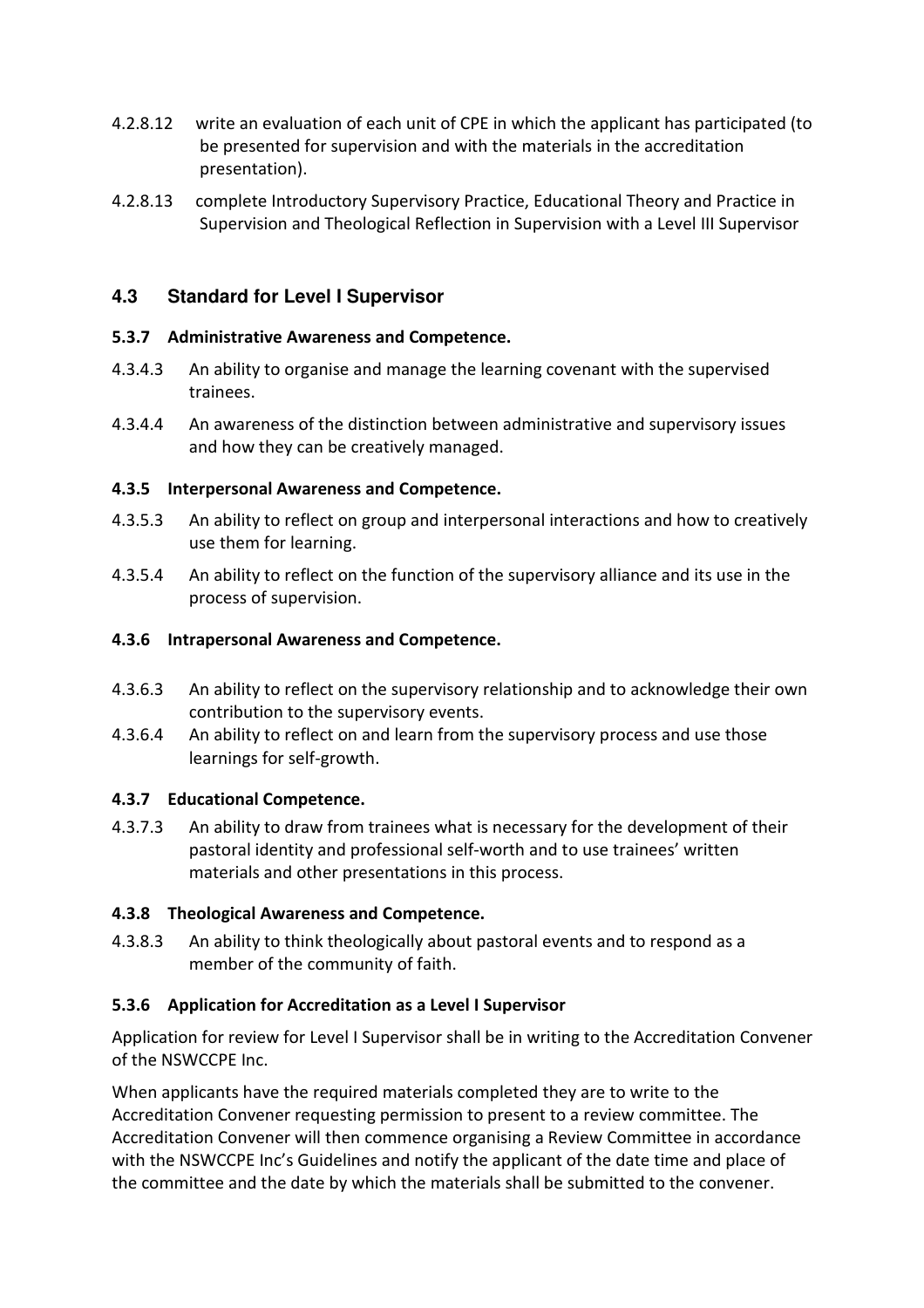The review will focus on the applicant's professional competence as a Level I Supervisor. The applicant is to demonstrate that competence to the committee in the professional manner in which the written materials are presented and in the interview with the Review Committee.

The applicant's application materials shall include:

- 5.3.7.1 Documented evidence that the applicant has had the experience required before presentation for review at Level I. (Please see 5.1.6 Role of Acting Level I CPE Supervisor)
- 5.3.7.2 A cheque for the required fee.
- 5.3.7.3 A copy of the letter giving the applicant permission to function as an Acting Level I supervisor.
- 5.3.7.4 Documented evidence of the applicant's standing and relationship to ecclesiastical authority.
- 5.3.7.5 Documented evidence of the applicant's membership in NSWCCPE Inc .
- 5.3.7.6 A letter of support from the CPE Centre Director where the applicant has been supervising.
- 5.3.7.7 A cover sheet containing such information as name, address, age, present employment, church denomination, degrees, diplomas and certificates obtained, professional occupational background, and CPE experience.
- 5.3.7.8 A statement of the applicant's request to this Review Committee.
- 5.3.7.9 An autobiography in which the themes that arise in applicant's life journey are understood from their current perspective. This shall include the integration of the theological, spiritual, sociological and psychological aspect of the applicant's life.
- 5.3.7.10 Copies of previous review committee decisions and reports.
- 5.3.7.11 A copy of any Supervisor's evaluations of the applicant outside of the Supervisory Units undertaken during the functioning period.
- 5.3.7.12 A copy of the applicant's Evaluations and the Level III Supervisors' Evaluations for the units of Supervisory CPE undertaken during the functioning period.
- 5.3.7.13 Documented evidence of the completion of Supervisory Units:
	- **Introductory to Supervisory Practice.**
	- Education Theory and Practice, and
	- Theological Reflection in Supervision

Records of your attendance at Supervisory training events (Mulgoa and Professional Development Days) can be obtained from the College Office.

5.3.7.14 Where the candidate does not have an undergraduate or graduate degree in Theology then documentary evidence that they have completed the Graduate Diploma (leading to a specialization in Pastoral Supervision)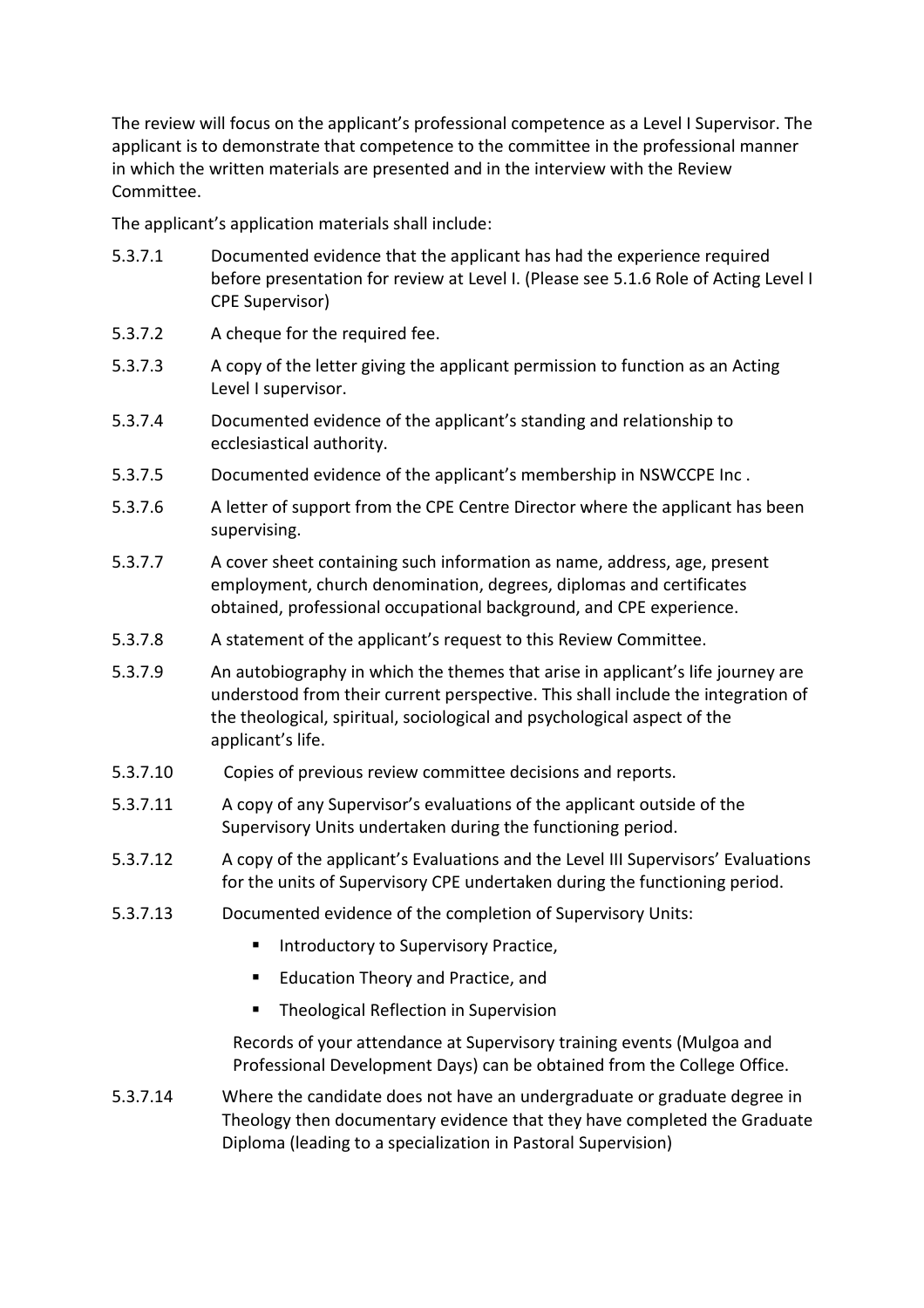- 5.3.7.15 A copy of the applicant's evaluation of each unit of CPE in which she/he has co-supervised.
- 5.3.7.16 An assessment by the applicant of her/his achievement of the Standard for Level I Supervisor. Please see 5.2
- 5.3.7.17 A comprehensive report and critical evaluation of the supervision of one trainee engaged in a Basic unit of CPE. The report shall include:
- 5.3.7.17.1 The applicant's description of the trainee, including a biographical sketch.
- 5.3.7.17.2 A description and evaluation of the goal-setting process.
- 5.3.7.17.3 Contribution to planning of the trainee's ministry placement and educational process and the supervisory stances and attitudes anticipated to be important in supervising the trainee.
- 5.3.7.17.4 A description and evaluation of the supervision of the trainee.
- 5.3.6.17.5 An assessment of the trainee's development personally and in ministry as demonstrated by clinical materials, and excerpts from supervisory sessions.
- 5.3.7.18 Summary description and evaluation (limited to one page each) of the applicant's supervision of two trainees.
- 5.3.7.19 Copies of the final evaluations written by the trainees referred to in paragraphs 5.3.17 and 5.3.18 above.
- 5.3.7.20 An integrative essay on their theory and practice of Pastoral Supervision.
- 5.3.7.21 An evaluation of the applicant's venture into supervision, including an assessment of the developing relationship with the applicant's Supervisor and supervisory peers, with the Director of the Centre and NSWCCPE Inc.
- 5.3.7.22 declaration of any written or other complaints against the applicant and the outcome of any investigation.

## **5.3.8 Presentation of Materials for Level I Review.**

5.3.8.1 The applicant's materials, excluding the supervisor's and trainees' final evaluations and the cover sheet shall not exceed 15,000 words, in a font no smaller that 12 points. Copies shall be sent by the applicant to the members of the review committee not later than 21 days before the date of the review committee meeting.

## **5.3.9 Level I Review Committee.**

- 5.3.9.1 The committee shall consist of five (5) members appointed by the Accreditation Convener after consultation with the applicant and allowing the applicant to indicate an objection to a proposed member.
- 5.3.9.2 The Review Committee shall include where possible two Level I Supervisors, one Level II Supervisor and one Level III Supervisor. The Director of the Centre where the applicant has been supervisor shall be a member of the committee.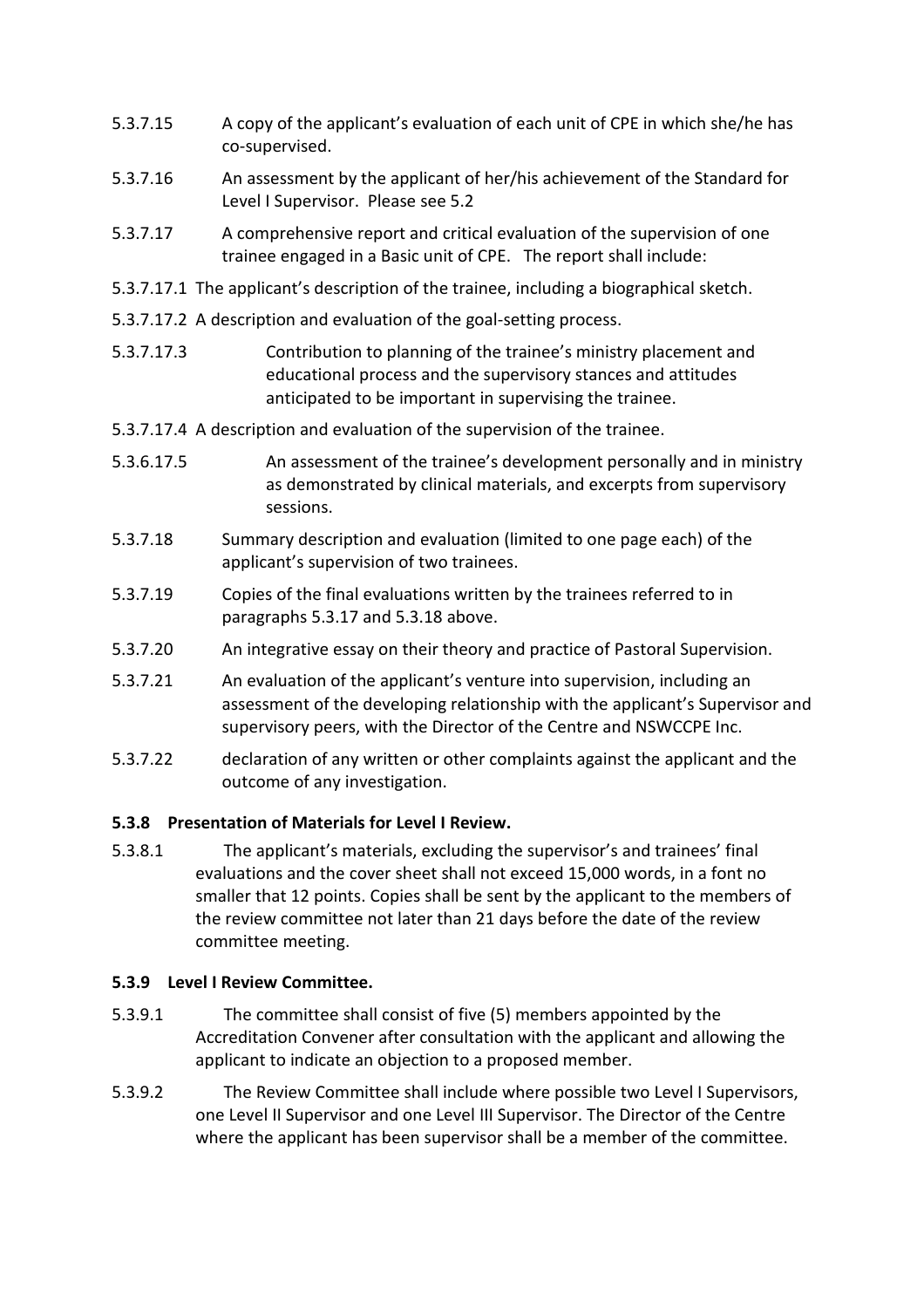5.3.9.3 The Review Committee shall operate in accordance with Sections 7 and 8 of this Handbook.

## **5.3.10 Continuation of Acting Level I Status.**

5.3.10.1 An applicant who has met a review committee and was not accredited as a Level I Supervisor may be permitted to continue to function within approved programs of CPE as an Acting Level I Supervisor for such periods as the Executive Committee shall determine on the recommendation of the review committee.

## **5.3.11 Responsibilities and accountability of an Accredited Level I Supervisor.**

- 5.3.11.1 Level I Supervisors are authorised to work under the supervision of a Level II or Level III Supervisor.
- 5.3.11.2 Level I Supervisors work to assist trainees to develop their pastoral identity and become competent pastors. This involves the development of those qualities and abilities that enable trainees to enjoy their work and feel competent to minister. Level I Supervisors are free of the administrative responsibilities of running Units to enable them to concentrate on their supervision.

## **5.3.12 Level I Supervisors can provide:**

- 5.3.12.1 Supervision of Basic trainees.
- 5.3.12.2 Leadership in Clinical Seminars and other presentations, and
- 5.3.12.3 generally assist the Level II or Level III Supervisor in conducting the Unit.
- 5.3.12.4 Level I Supervisors **shall write a one page report** of their supervision of each trainee they supervise which shall be held in the Centre files.
- 5.3.12.5 The Level I supervisor is accountable to the Centre Director for the way they function in the courses in which they supervise.

#### **5.3.13 The responsibilities of the Level II or Level III Supervisor conducting the Unit.**

- 5.3.13.1 The Level II or Level III Supervisor shall:
- 5.3.13.2 be recognised by the management of the institution in which the trainees are placed as responsible for the conduct of the program.
- 5.3.13.3 conduct the opening seminar to welcome the trainees and orient them into the CPE group.
- 5.3.13.4 attend both the Mid Unit and the Final evaluation seminars.
- 5.3.13.5 consult with the Level I Supervisor regularly about the progress of the program.
- 5.3.13.6 ensure that the Level I Supervisor writes the one page report on the their supervision of trainees.
- 5.3.13.7 ensure that the Level I Supervisor is in supervision and is undertaking the required Education program.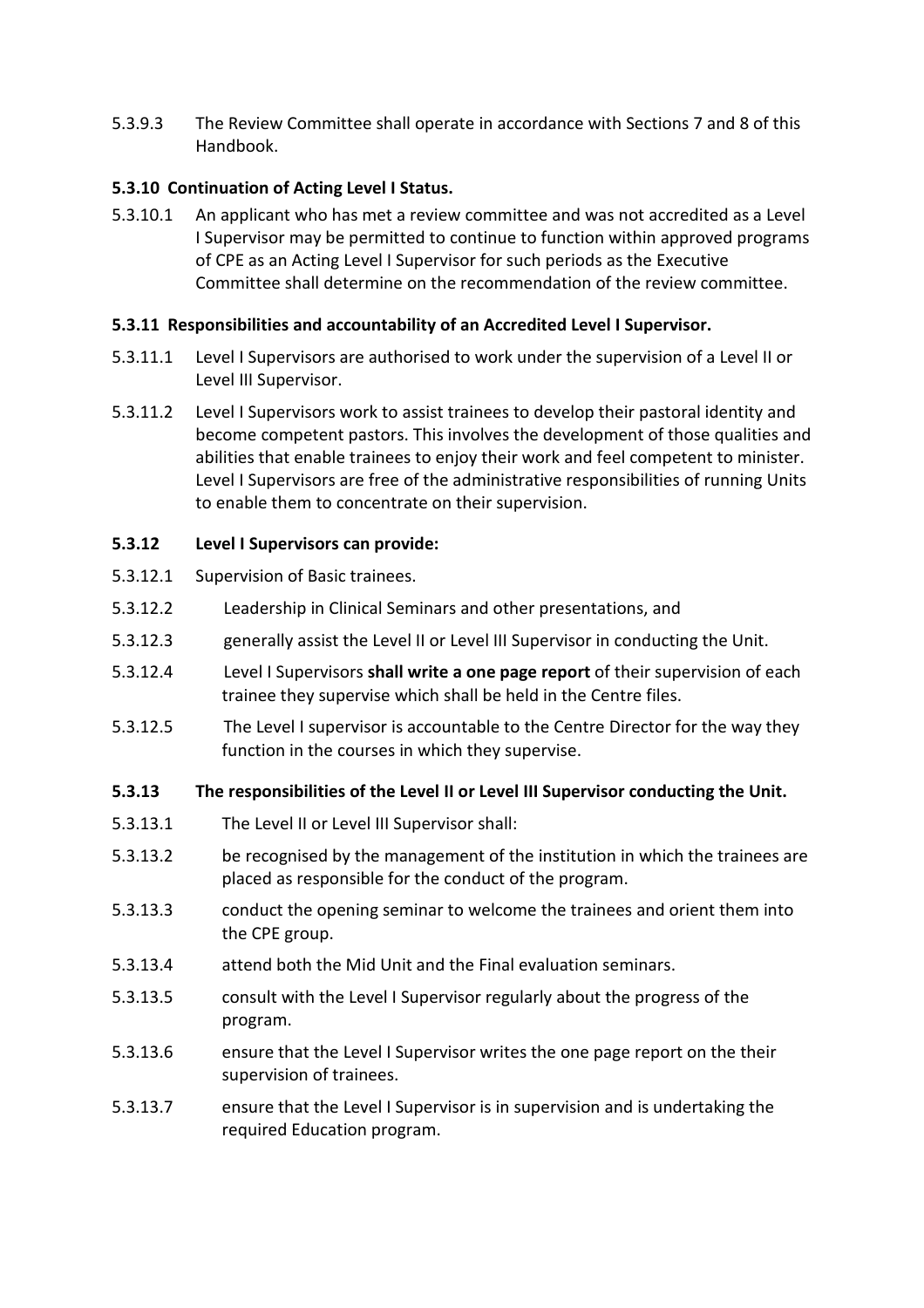#### **5.3.14 Level I Reaccreditation.**

Accreditation is for five (5) years. It is the responsibility of Level I Supervisors to ensure that their accreditation is current. Before the end of the five year period, the supervisor shall seek reaccreditation from the NSWCCPE Inc. It is expected that the supervisor shall have supervised in at least one Unit of CPE during the five year period and if the supervisor has not supervised in the last ten years the reaccreditation will not be considered.

## **5.3.15 Application for reaccreditation - Level I.**

A Level I Supervisor shall write to the Accreditation Convener seeking permission to present for reaccreditation.

The reaccreditation review committee shall be organised by the Accreditation Convener in consultation with the applicant. It shall consist of five members at least one of which shall be a Level III Supervisor and shall operate in accordance with Sections 6,7and 8 of this Handbook.

#### **5.3.16 Materials for reaccreditation.**

- 5.3.16.1.1 A cover sheet containing name, address, present employment, church denomination, degrees, diplomas, certificates and CPE experience.
- 5.3.16.1.2 Recommendations and reports of previous review committee presentations.
- 5.3.16.1.3 An evaluation of the salient features of the applicant's work as a Level I Supervisor during the past five (5) years including the enjoyable and the difficult experiences with trainees, peers and authorities. This report shall not exceed 2,000 words.
- 5.3.16.1.4 Two one page reports of the applicant's supervision of trainees, one of which was challenging and difficult.
- 5.3.16.1.5 The final evaluations and supervisors' reports for these two trainees.
- 5.3.16.1.6 A 500 word or less statement of the applicant's plans for the future.
- 5.3.16.1.7 A paper relevant to the supervisory issues of a standard for publication and of not more than 3000 words.
- 5.3.16.1.8 A declaration of any written or other complaints against the applicant and the outcome of any investigation.
- 5.3.16.1.9 A letter attesting to the applicant's good standing in her/his denomination.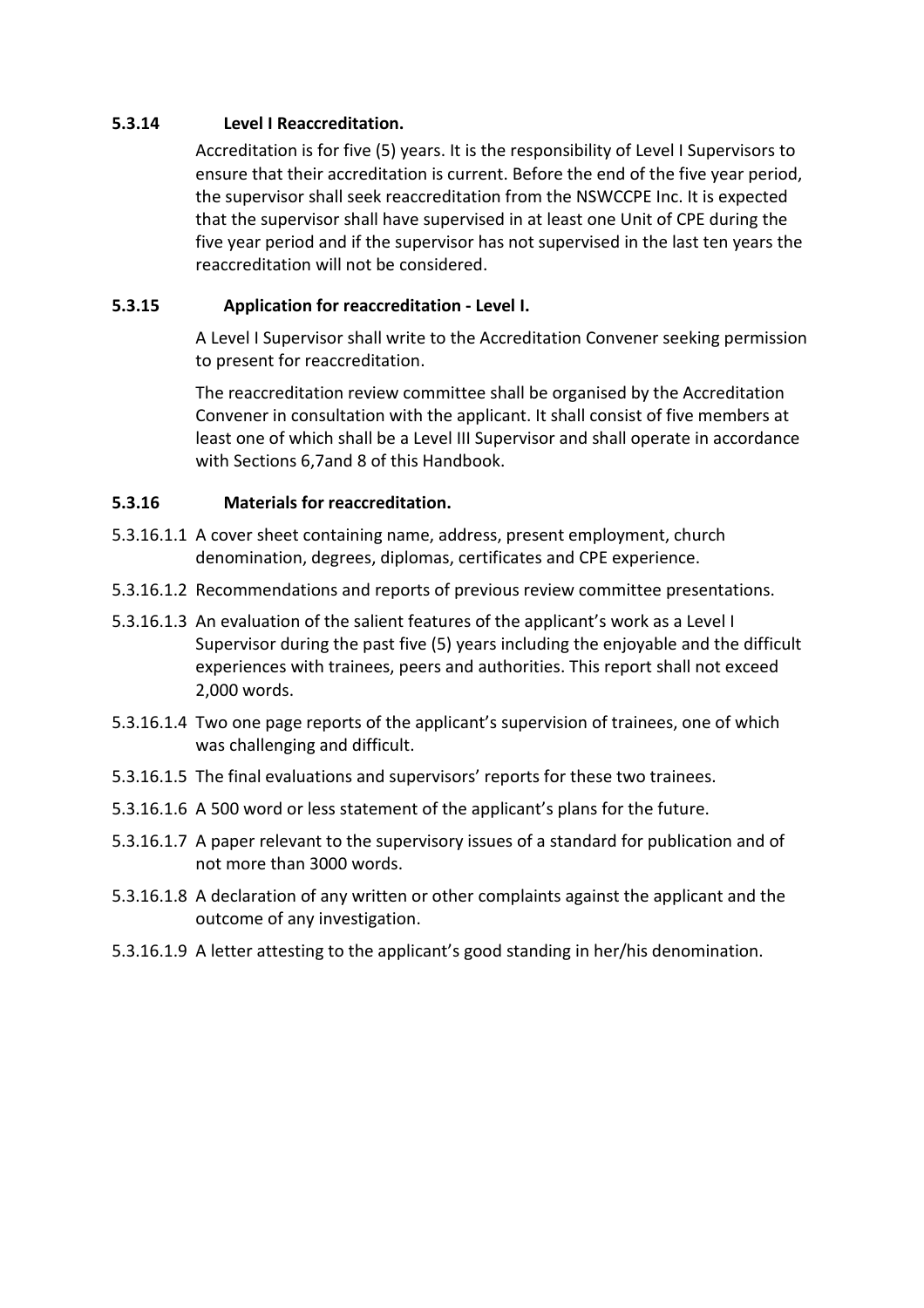## **5.4 Level II Supervisor.**

The NSWCCPE Inc recognises Level II Supervision as the achievement of the expected professional standard in Pastoral Supervision.

#### **5.4.1 Role of a Level II Supervisor.**

Accreditation at Level II qualifies a supervisor to conduct programs independently and to hold the position of Centre Director. They may supervise Basic and Advanced trainees and direct and coordinate the work of one or more Level I Supervisors. They are not authorized to provide Supervisory CPE.

#### **5.4.2 Procedure to function as an Acting Level II Supervisor**

Level I Supervisors wishing to become Level II Supervisors shall consult with a Level III Supervisor. If the decision is to proceed then the Level I Supervisor shall write to the accreditation convener indicating that decision and supporting it with the following:

- 5.4.2.1 a letter of agreement from the Level II Supervisor or Director of the Centre where the courses will be conducted.
- 5.4.2.2 a letter of agreement from a Level III Supervisor who will provide the Supervisory CPE.
- 5.4.2.3 evidence of completion of the Introductory Practice in Supervision, Educational Theory and Practice in Supervision and Theological Reflection in Supervision and enrolment in Advanced Supervisory Practice.

Following acknowledgment of the decision by the Executive Committee, the applicant can function as an Acting Level II Supervisor for a period of two years full time or the equivalent part time. If an extension beyond that period is desired the applicant shall write to the accreditation convener stating clearly the grounds on which an extension is requested. After due consideration the Executive Committee may grant an extension of one year.

During the period since the applicant was accredited as a Level I Supervisor and the application for accreditation as a Level II Supervisor, Advanced Supervisory Practice must be completed.

- 5.4.2.4 During the period of functioning as an Acting Level II Supervisor the applicant shall:
- 5.4.2.4.1 plan, conduct and evaluate at least two (2) units of CPE in a satisfactory manner. Each Unit shall include at least three trainees. These units shall be under the oversight of the Centre Director and shall be conducted in accordance with the standards for such units. They shall be conducted to the satisfaction of the Centre Director.
- 5.4.2.4.2 supervise trainees at the Basic level of training.
- 5.4.2.4.3 coordinate and direct one or more Level I Supervisors including their supervision but not their training in supervision. Where this has not been possible, the applicant will need to demonstrate the skills and sensitivity necessary for that task.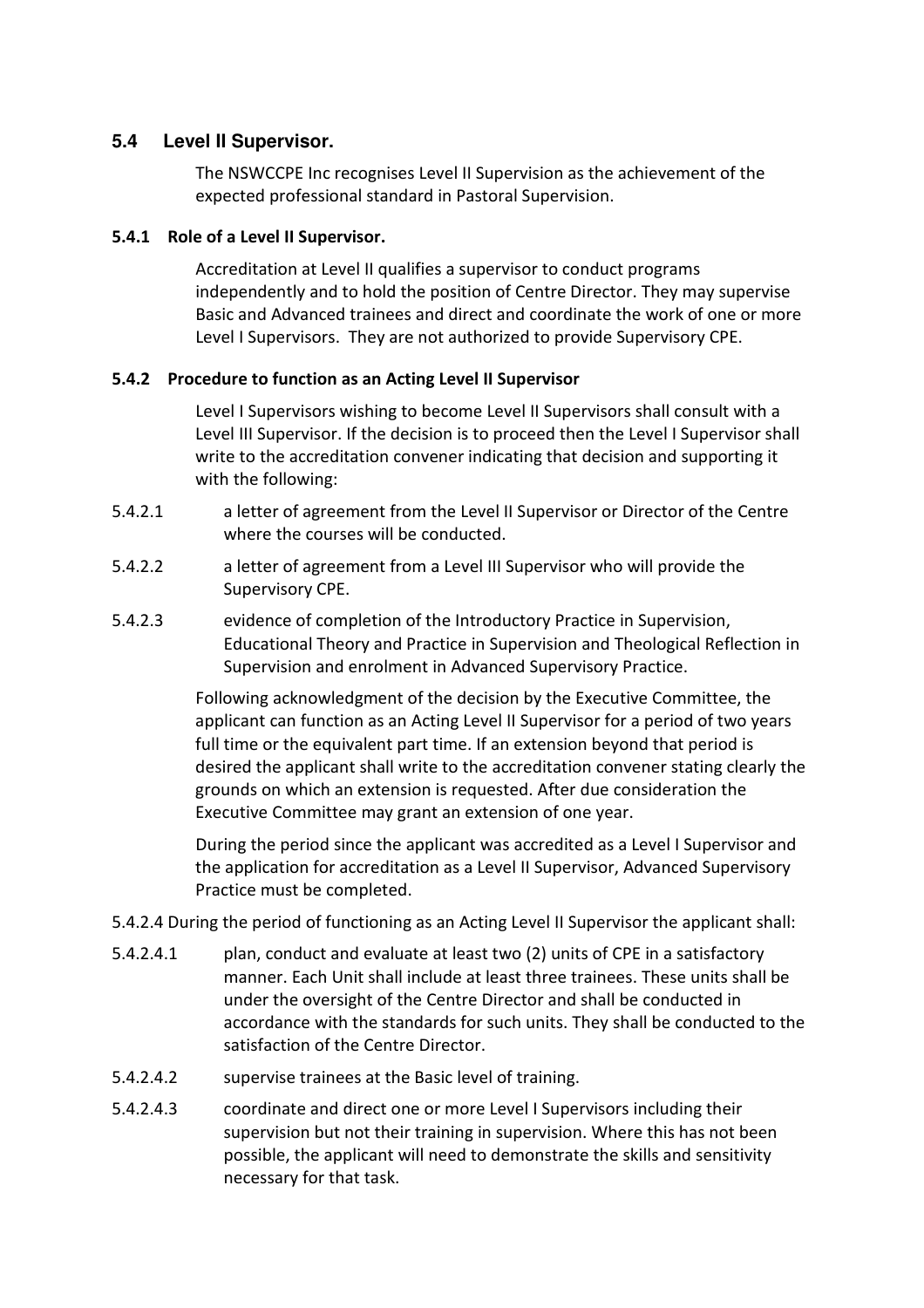## **5.4.3 STANDARDS AND PROCEDURES FOR ACCREDITATION AS SUPERVISORS IN ANZACPE.**

(Revised July, 2007)

The Standard for Supervisor Level II.

In order to be accredited at the second level of supervision, a candidate shall demonstrate the following minimum requirements:-

Candidates will have practised supervision in and belong to a C.P.E. Centre, registered under the standards of their member organisation.

Within this organisation the candidates will have previously demonstrated pastoral and supervisory competence in individual and group supervision and have gained accreditation/certification as Level 1/Associate Supervisor/Pastoral Supervisor.

Ie. Candidates will have acquired the ability to supervise individual students giving attention to unique patterns of personal and professional development and assisting in the movement towards pastoral identity.

Candidates shall have knowledge of and adhere to a Code of Ethics, accepted by the member organisation.

Candidates shall have reached a minimum theological qualification accepted by the organisation.

It is recommended that candidates shall have conducted a minimum of four units of CPE as an Acting level II Supervisor, individually supervising a minimum of eight (8) students in total. NSW candidates are recommended to have supervised a minimum of two (2) units, individually supervising a minimum of (5) students.

Where a candidate has not met these recommendations, the member association shall give reasons, eg citing potential equivalence in learning, and attest to the person's readiness to present for accreditation review. This shall be included in the member association's letter of support for application for review to the ANZACPE Professional Standards Committee.

The candidate needs to ensure that the integration of any claims to such prior or contextual learning is clearly demonstrated to the review committee through written materials and engagement in the review process.

#### **5.4.3.1 Administrative Awareness and Competence**

- 5.4.3.1.1 Ability to plan, implement conduct and evaluate units of C.P.E. This ability will be in regard to:
	- creation of a Program,
	- **F** recruitment, selection and placement of students,
	- **•** budgeting,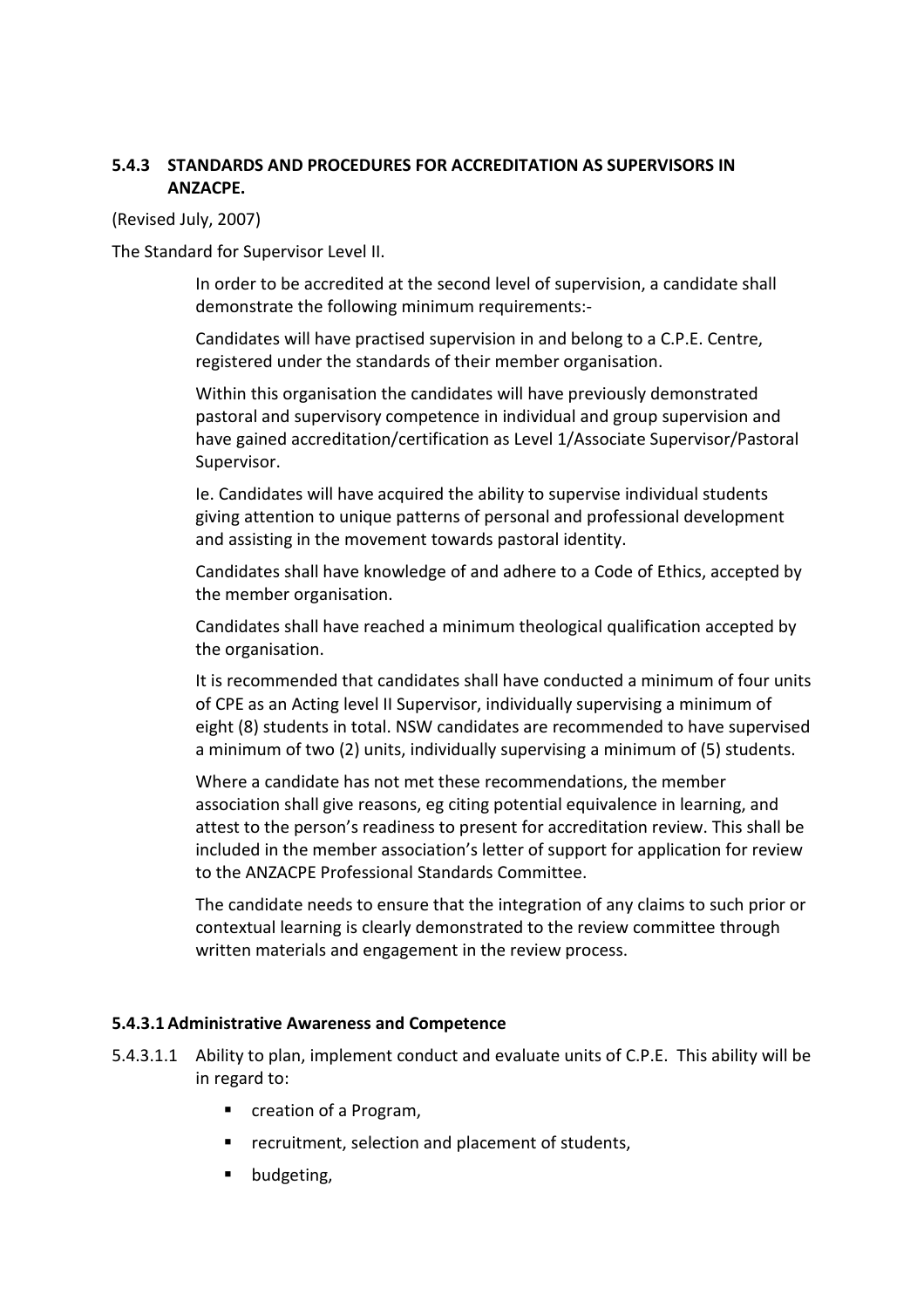- negotiation with management and professional organisation,
- awareness of the philosophy and policies of the institution/agency,
- **timetabling**
- **recording and maintenance of records**
- ethical and professional standards of practise

#### **5.4.3.2 Interpersonal Awareness and Competence.**

- 5.4.3.2.1 Ability to relate empathetically and professionally as a caring person with colleagues, peers, students, authorities and church organisations/ communities of faith, in the context of individual and group situations.
- 5.4.3.2.2 Ability to be articulate about these relationships.
- 5.4.3.2.3 Ability to recognise and value the culture and faith traditions in relationships and willingness to use consultants in the clarification of issues.
- 5.4.3.2.4 Ability to relate to supervisory colleagues and professionals from other disciplines within the training context.
- 5.4.3.2.5 Develop within the CPE program, the integration of resources present within the institution and beyond eg interdisciplinary staff, library and administrative structures, community resources and theological consultants.

#### **5.4.3.3 Intrapersonal Awareness and Competence.**

- 5.4.3.3.1 Emotional and spiritual integration
- 5.4.3.3.2 Personal integrity.

#### **5.4.3.4 Supervisory Awareness and Competence**

- 5.4.3.4.1 Ability to appropriately use personal qualities, experience and self awareness in supervision.
- 5.4.3.4.2 Ability to utilise awareness of individual histories, psychological patterns and learning styles to facilitate students' taking of responsibility for engagement with and development of their learning process and claiming of personal resources and pastoral identity.
- 5.4.3.4.3 Ability to define and evaluate students' pastoral and personal resources including the ability to utilise a variety of supervisory strategies and interventions.
- 5.4.3.4.4 Ability to facilitate the development of group interpersonal interaction.
- 5.4.3.4.5 Ability to attend to and distinguish between the differences in individual and group needs addressing these and other such boundary issues.
- 5.4.3.4.6 Ability to co-ordinate, supervise and direct the work of other supervisors supervising in the C.P.E. unit.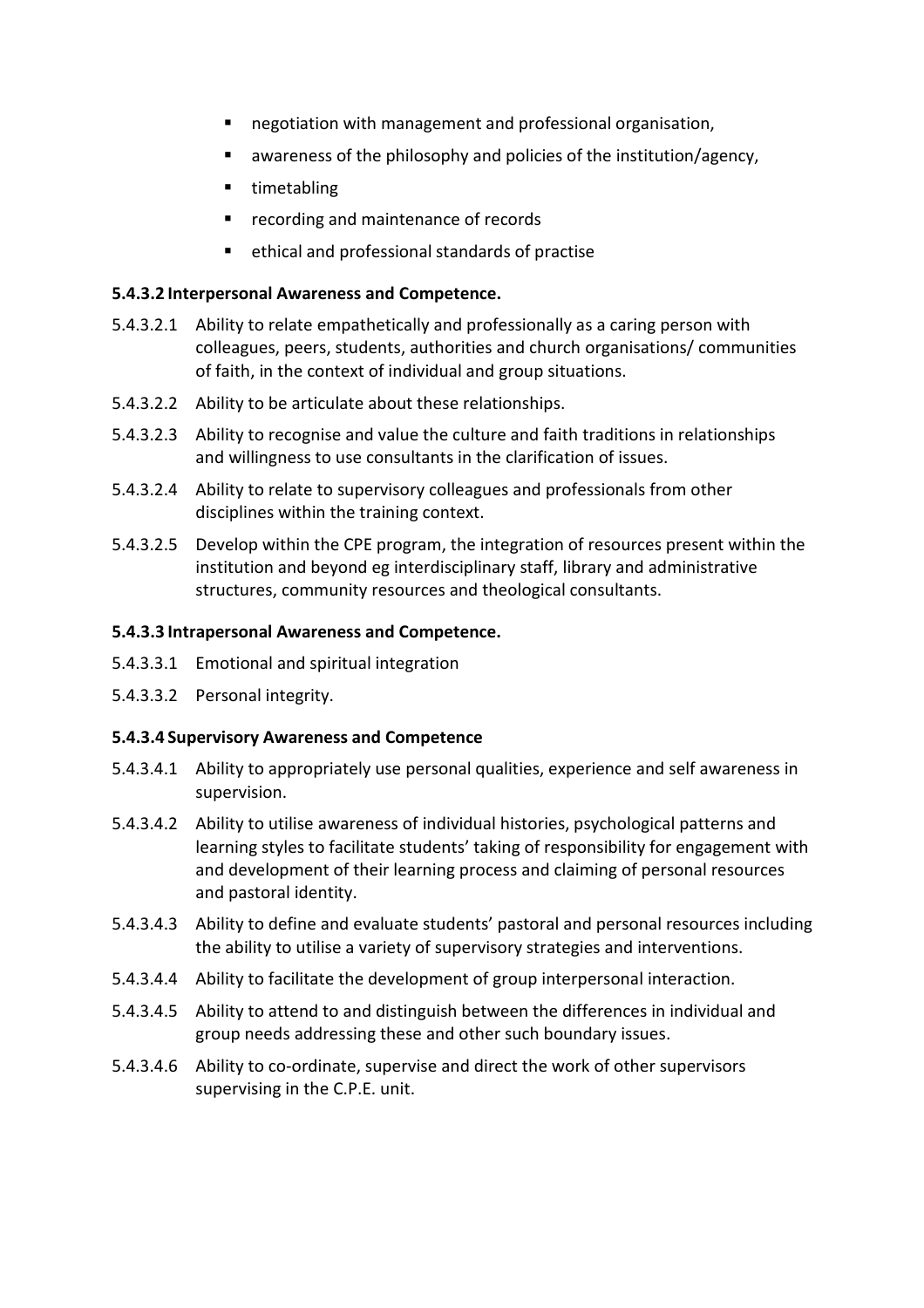#### **5.4.3.5 Educational Awareness and Competence.**

- 5.4.3.5.1 Ability to conceptualise one's own philosophy of C.P.E. as a learning theory, recognising the contribution of other educational theorists.
- 5.4.3.5.2 Ability to integrate theories with supervisory practice.
- 5.4.3.5.3 Ability as an experiential educator, to use all elements of the C.P.E. experience as opportunities for learning and education.

#### **5.4.3.6 Theological Awareness and Competence**

- 5.4.3.6.1 Ability to articulate clearly the candidate's own theology.
- 5.4.3.6.2 Ability to conceptualise a theology of ministry as expressed in the candidate's supervisory practice.
- 5.4.3.6.3 Ability to reflect theologically on experience and demonstrate the integration of theology in supervisory practice.
- 5.4.3.6.4 Ability to help others reflect theologically on experience and to experience theology in the practice and context of ministry.

## **5.4.4 Materials required for an Application for Level 2.**

 A Review committee is concerned with the candidate's ability to demonstrate the personal and professional competence essential for the supervision of ministry. It is expected that all materials will clearly demonstrate the level of functioning required of a senior professional discipline and respect the confidentiality of all persons who might otherwise be identified through the material.

 Candidates' materials shall reflect and report evidence from current supervisory practice conducted during their period of acting at level 11. Candidates seeking accreditation are required to submit the following:

 Written materials shall not exceed 25,000 words in length, excluding the materials described in paragraphs 5.5.4.5, 5.5.4.6 and 5.5.4.9. Materials shall be written in Times New Roman or Verdana script, font 12 with 1.5 spacing and minimum margin of 2 cms.

- 5.4.4.1 A cover sheet containing name, address, age, present position, church denomination/faith community, degrees, diplomas and certificates, professional occupational background, experience in supervised pastoral education and results of previous reviews.
- 5.4.4.2 A statement of request by the candidate of the review committee
- 5.4.4.3 An autobiographical statement.
- 5.4.4.4 A statement of, and theological reflection upon, the candidate's spiritual pilgrimage.
- 5.4.4.5 Copies of all previous review committee findings.
- 5.4.4.6 A copy of the evaluation(s) by the candidate's Supervisor(s) of the units of C.P.E. that the candidate has conducted since the previous accreditation.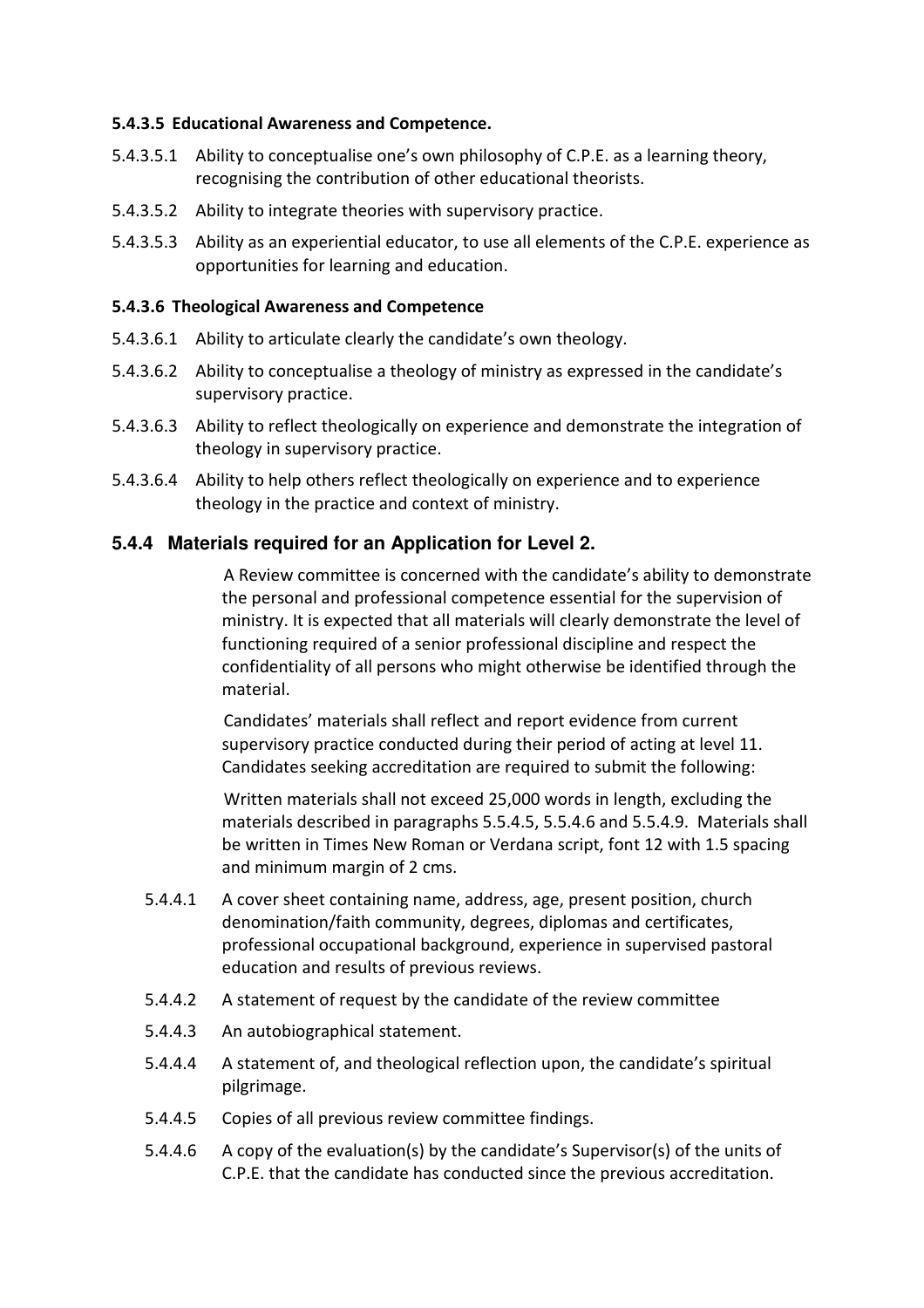From ASPEA and SANTACPE members and other candidates who have completed a unit of Education in Supervision, a copy of the evaluation by the candidate's educator of the unit of "Education in Supervision".

- 5.4.4.7 A detailed evaluation report (not exceeding 3500 words) of the candidate's supervision as an acting Level II supervisor of one student engaged in a unit of C.P.E. conducted during the past two years. The report shall include:
- 5.4.4.7.1 The candidate's description of the student including a biographical sketch.
- 5.4.4.7.2 The candidate's description and evaluation of the goal setting process.
- 5.4.4.7.3 The candidate's plans for the student's ministry placement and educational process.
- 5.4.4.7.4 The candidate's supervisory stances and attitudes anticipated to be important in supervising the student.
- 5.4.4.7.5 A description and evaluation of the supervision of the student, including:
- 5.4.4.7.5.1 An assessment of the student's development demonstrated by clinical materials;
- 5.4.4.7.5.2 The candidate's comments on the clinical materials;
- 5.4.4.7.5.3 Excerpts from supervisory conferences;
- 5.4.4.7.5.4 The manner in which particular issues or incidents were addressed in supervision, with reference to standard 5.5.3.4
- 5.4.4.7.5.5 A description and evaluation of the peer group process particularly as it contributed to and/or interfered with the candidate's supervision and the student's development

The candidate may choose to illustrate his/her evaluation report with audio or video tape vignettes.

Where audio or video tapes are being presented the following shall apply:

The selected vignettes are no more than 5 minutes duration;

Transcripts of the material on the tapes be provided;

The candidate gives clear indication of what aspect of his/her supervisory qualities/stances the material illustrates and

A copy of the tape and transcript be provided to each member of the committee with the written materials.

- 5.4.4.8 A summary description and evaluation (limited to one page each) of the candidate's supervision of five students while acting as a Level II supervisor.
- 5.4.4.9 Copies of the final evaluations written by the students referred to in 5.3.4.7 and 5.3.4.8 above, having due regard to issues of confidentiality.
- 5.4.4.10 An essay on a pastoral subject demonstrating the integration of clinical pastoral data, sensitivity to the social sciences and theological competence.
- 5.4.4.11 A paper on the candidate's methodology and philosophy of supervision within the context of C.P.E.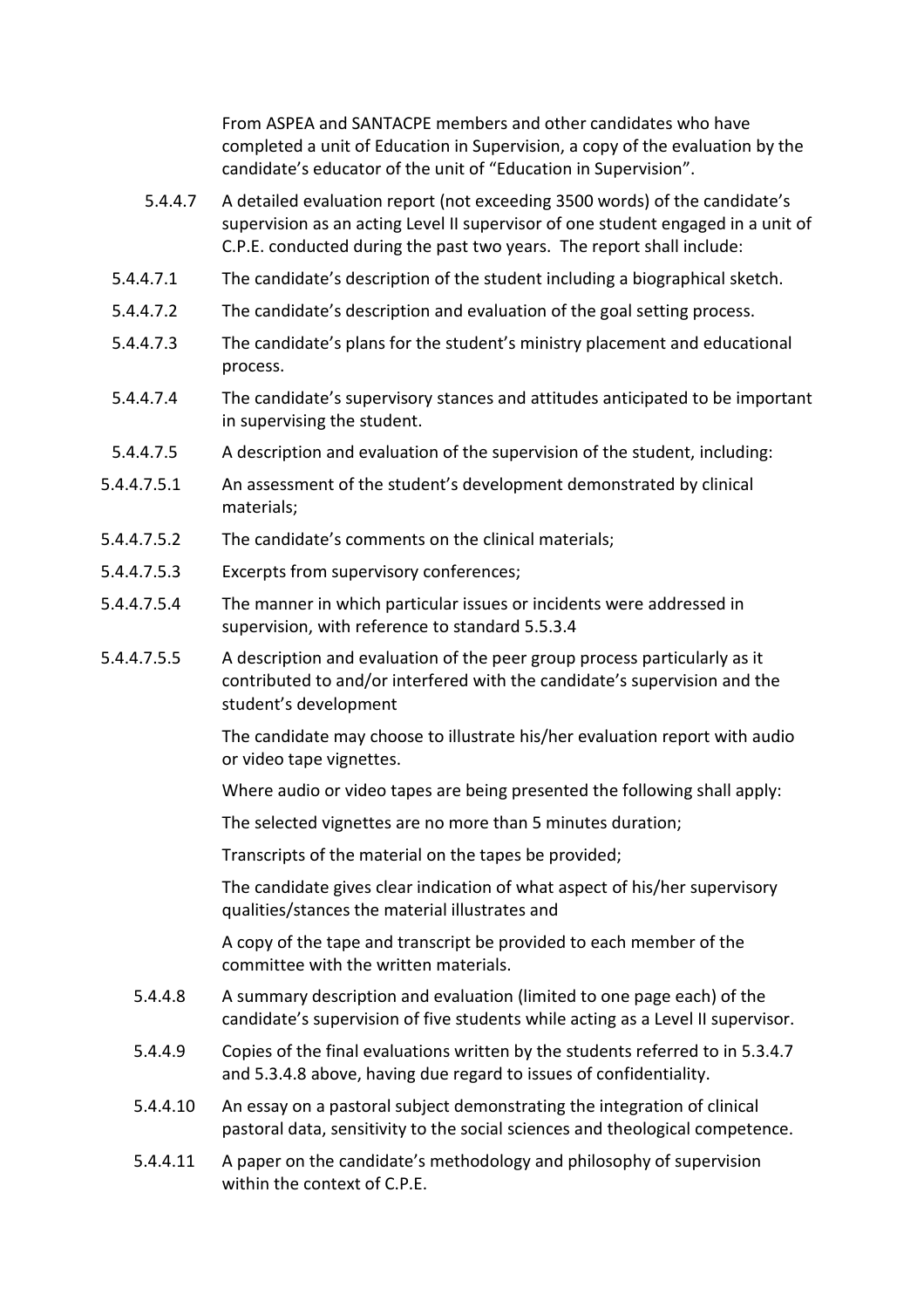- 5.4.4.12 A comprehensive report of the candidate's acting as a Level II supervisor, addressing the following specific areas:
- 5.4.4.12.1 A description of the clinical setting(s) in which the Program(s) took place, with particular reference to the implications of these settings for the student's learning.
- 5.4.4.12.2 A description and evaluation of Programs the candidate has supervised with reference to specific students, issues, themes and incidents.
- 5.4.4.12.3 An evaluation of relationships with the C.P.E. centre director(s) or equivalent where applicable – and the candidate's supervisor(s) and mentors.
	- 5.4.4.13 A statement demonstrating the way the candidate has addressed the issues relating to professional identity and function as Level II supervisor including plans/goals for the future.
	- 5.4.4.14 For ASPEA and SANTACPE applicants and other candidates who have completed a unit of "Education in Supervision" an evaluation of the candidate's participation in that unit including the relationships with the Level III supervisor, and an evaluation of the peer group course in supervision.
	- 5.4.4.15 A statement by the candidate and co-signed by the Centre Director(s), verifying that a release form giving permission for the candidate to use students' taped vignettes and written materials in their accreditation process, has been signed by the student(s) concerned, and is stored in the Centre with the student(s') materials.

## **5.4.5 Provisional Accreditation**

- 5.4.5.1 In the event of the candidate being unable to satisfy the ANZACPE standards for accreditation, the review committee may decide to recommend to the member association that provisional accreditation be granted for the period of one year.
- 5.4.5.2 The candidate shall undertake to fulfil the committee's recommendations in his/her supervisory practice and demonstrate the same to a subsequent review in twelve months
- 5.4.5.3 The member association shall retain the right to grant provisional accreditation.
- 5.4.5.4 The member association shall oversee and support the candidate's supervisory practice during the provisional period and shall be responsible for requesting the subsequent review.
- 5.4.5.5 Should the subsequent review not occur in the required time frame, accreditation shall lapse. The member association shall be responsible for notifying the ANZACPE registrar.
- 5.4.5.6 In the event of an extension to the period of provisional accreditation being required an appeal may be made to the member association in the first instance and to the ANZACPE professional standards committee in the second giving reasons for the request.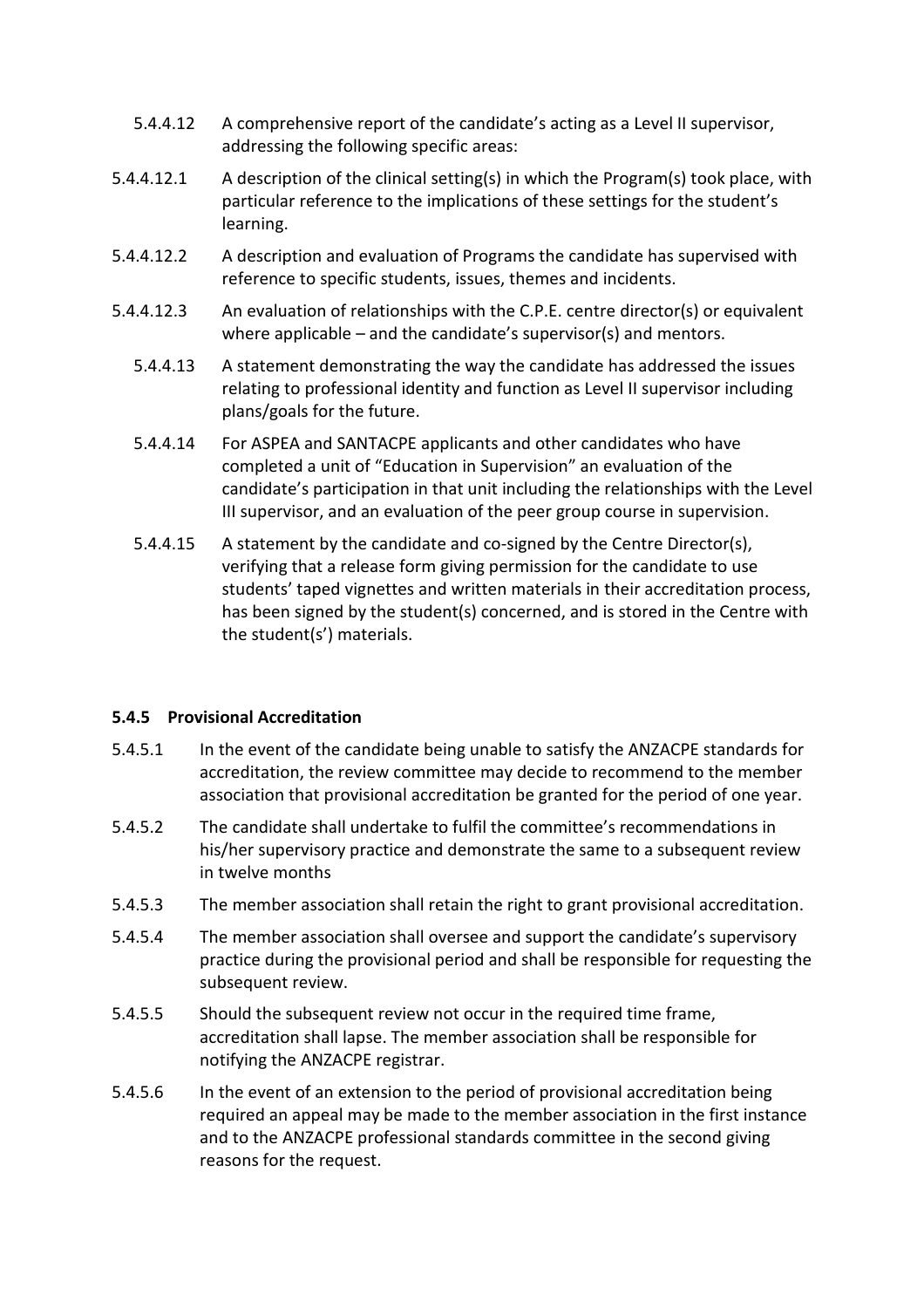#### 5.4.5.7 Any extensions will not exceed 24 months from the date of the first review.

#### **5.4.6 Re-accreditation at Level 11**

Re-accreditation reviews are to be held after every five (5) years with a maximum period of seven (7) years between reviews. A candidate seeking re-accreditation is required to clearly demonstrate and give evidence of functioning at a professional level of supervision in accordance with Standards 5.5.3.1-5.5.3.6 above.

#### **Re-accreditation materials shall include**:

- 5.4.6.1 A cover sheet containing name, address, age, present position, church/faith community, degrees, diplomas and certificates, professional occupational background, experience in supervised pastoral education and results of previous reviews.
- 5.4.6.2 A statement of request by the candidate of the review committee.
- 5.4.6.3 A copy of the previous review committee's recommendations and a statement limited to one page focusing on the candidate's addressing of the same, making reference to professional development opportunities taken up and issues addressed in the candidate's own supervision.
- 5.4.6.4 An evaluation (limited to four A4 typed pages) of the salient features of the supervisor's work as a Level II supervisor during the past five years, highlighting the high and low point in the supervisor's relationships with students, supervisory colleagues, peers, Level I and Level III supervisors, the Clinical Pastoral Education organisation, Institution, church authorities and/or faith community.
- 5.4.6.5 An evaluation (limited to five A4 typed pages) of the supervisor's professional development in supervision undertaken since the last review. This should address challenges and insights gleaned from reflection on the supervisor's engagement in the supervisory process through his/her supervisory interventions, the supervisor's experience of receiving professional supervision and reading or study within the field.
- 5.4.6.6 A statement addressing the Level II supervisor's plans for the future (limited to one A4 typed page).
- 5.4.6.7 A paper relevant to supervisory issues of a standard suitable for publication and of not more than 3000 words.
- 5.4.6.8 A letter of support for the candidate's request from his/her supervisor indicating the contractual agreement and areas of focus for the candidate's supervision since the last review.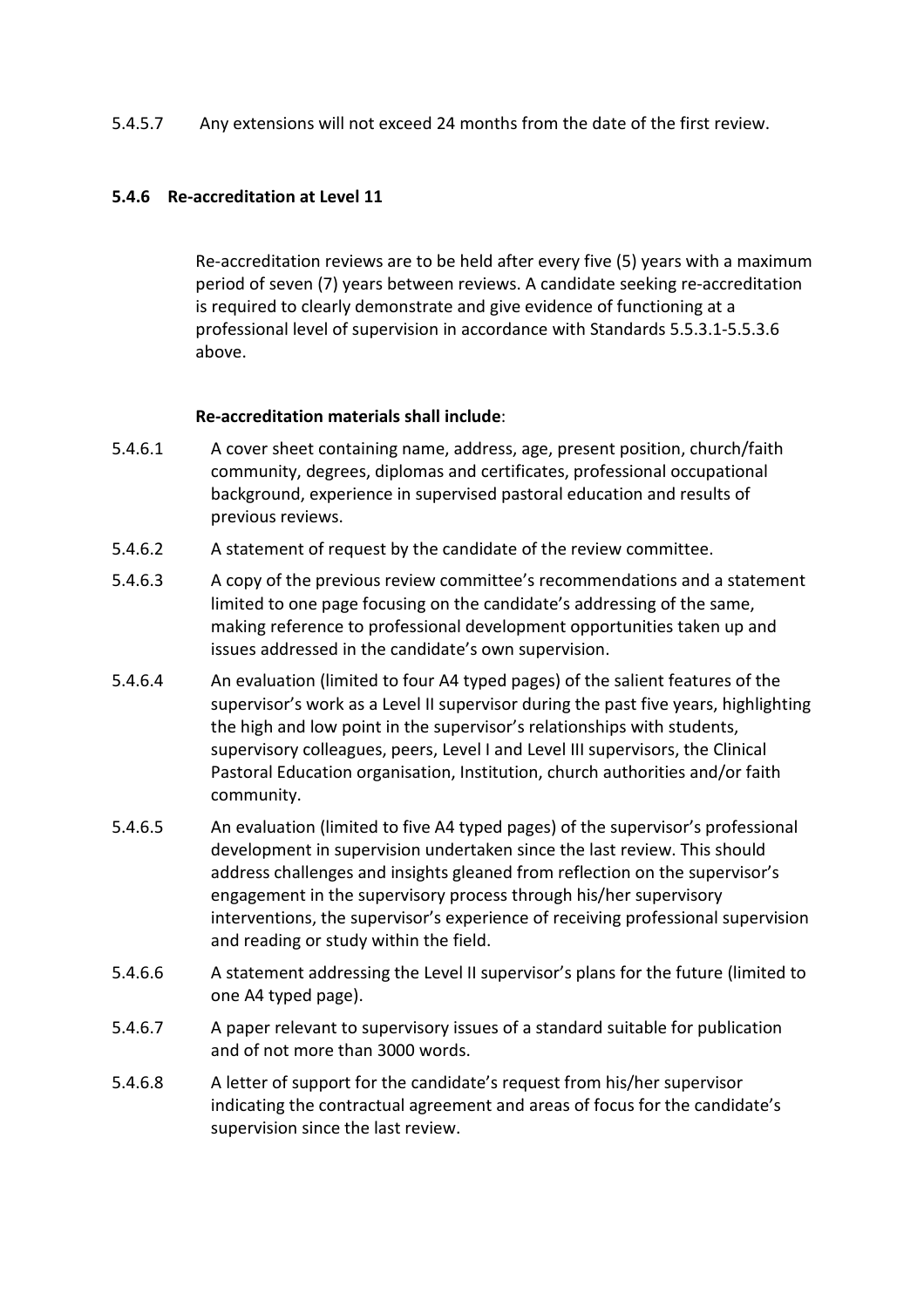#### **5.4.7 Level II Review Committee.**

The committee will be organised according to the rules of ANZACPE and reference should be made to the current ANZACPE Manual.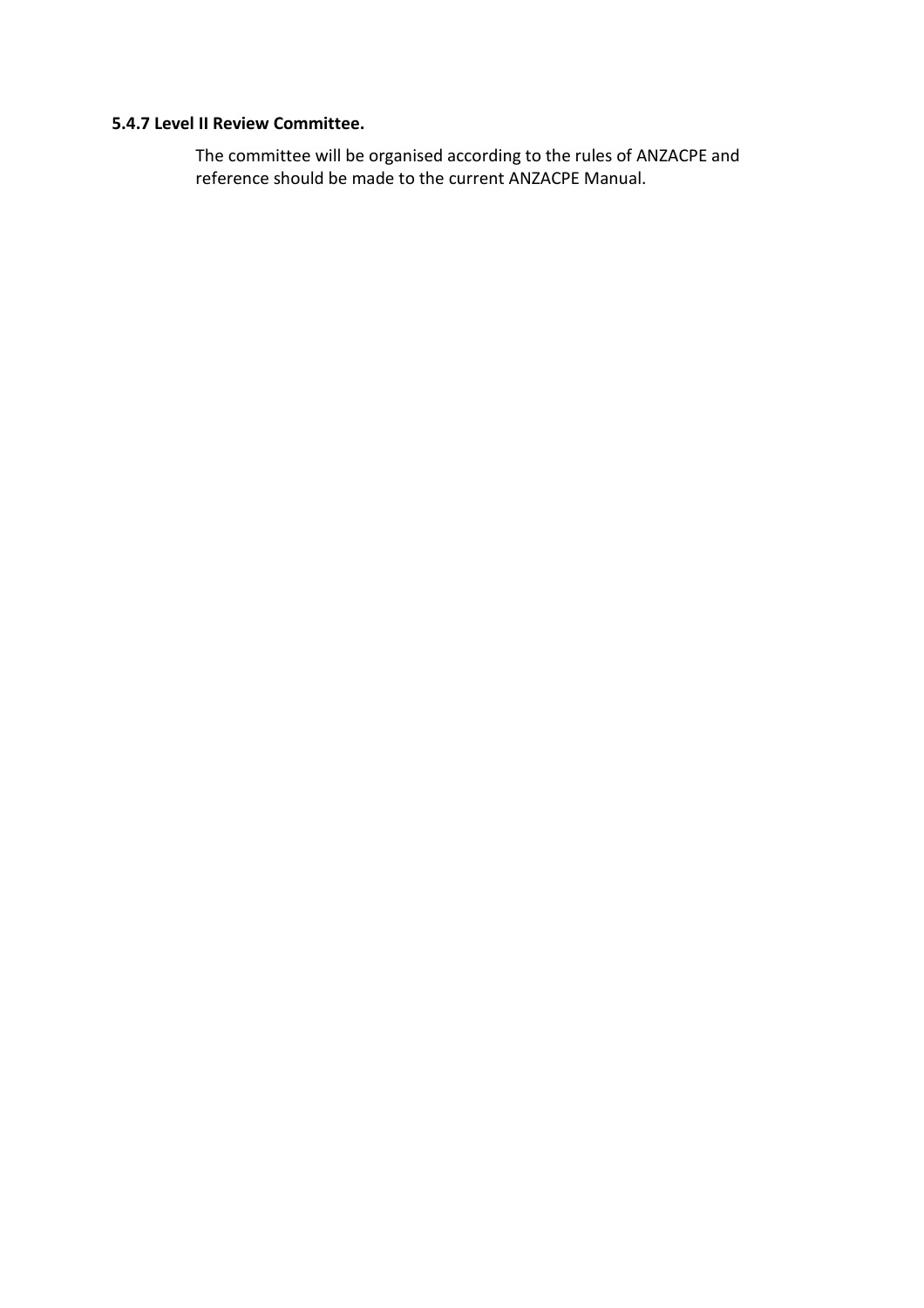## **ANZACPE CONSENT FORM**

Clinical Pastoral Education Trainee's Consent Form.

This consent form refers to and gives permission for the release of trainee's materials from the designated unit of Clinical Pastoral Education. Any release will be for the sole purpose of inclusion in the materials required by the trainee's supervisor, for her/his accreditation or reaccredtiation process with ANZACPE (Australia and New Zealand Association for Clinical Pastoral Education) and its member associations.

| of                                                      |                                                                     |                            |
|---------------------------------------------------------|---------------------------------------------------------------------|----------------------------|
|                                                         |                                                                     |                            |
|                                                         | as a trainee in the Clinical Pastoral Education unit conducted from |                            |
| <u> 1989 - Johann Johnson, mars andrew Maria (b. 19</u> |                                                                     | date                       |
|                                                         |                                                                     |                            |
| date                                                    |                                                                     | Name of Registered Centre. |
| have been requested by my supervisor                    |                                                                     |                            |
|                                                         |                                                                     |                            |
| of                                                      |                                                                     |                            |
|                                                         |                                                                     |                            |

to permit her/him to use and make reference to any of my presented materials, tape recorded sessions, information about me received and discussed during the above Clinical Pastoral Education Unit and her/his confidential supervisory report for the purpose of her/his presentation before a Review Committee.

I understand that

- 1. my materials and information about me will be used as described to me by my supervisor.
- 2. My name will be removed and replaced with a code or pseudonym in every place where there is a reference to me.
- 3. The five members will receive copies of the supervisor's presentation 21 days before the review committee meets.
- 4. The members of the review committee shall not retain any of the materials used in the presentation but shall return them to the supervisor at the conclusion of the review process.
- 5. My supervisor may retain a copy for his records and all spare copies shall be confidentially shredded.
- 6. The focus of the review process is on the assessment of my supervisor's professional development and supervisory competence.
- 7. The review process is strictly confidential and the members sign a statement to that effect.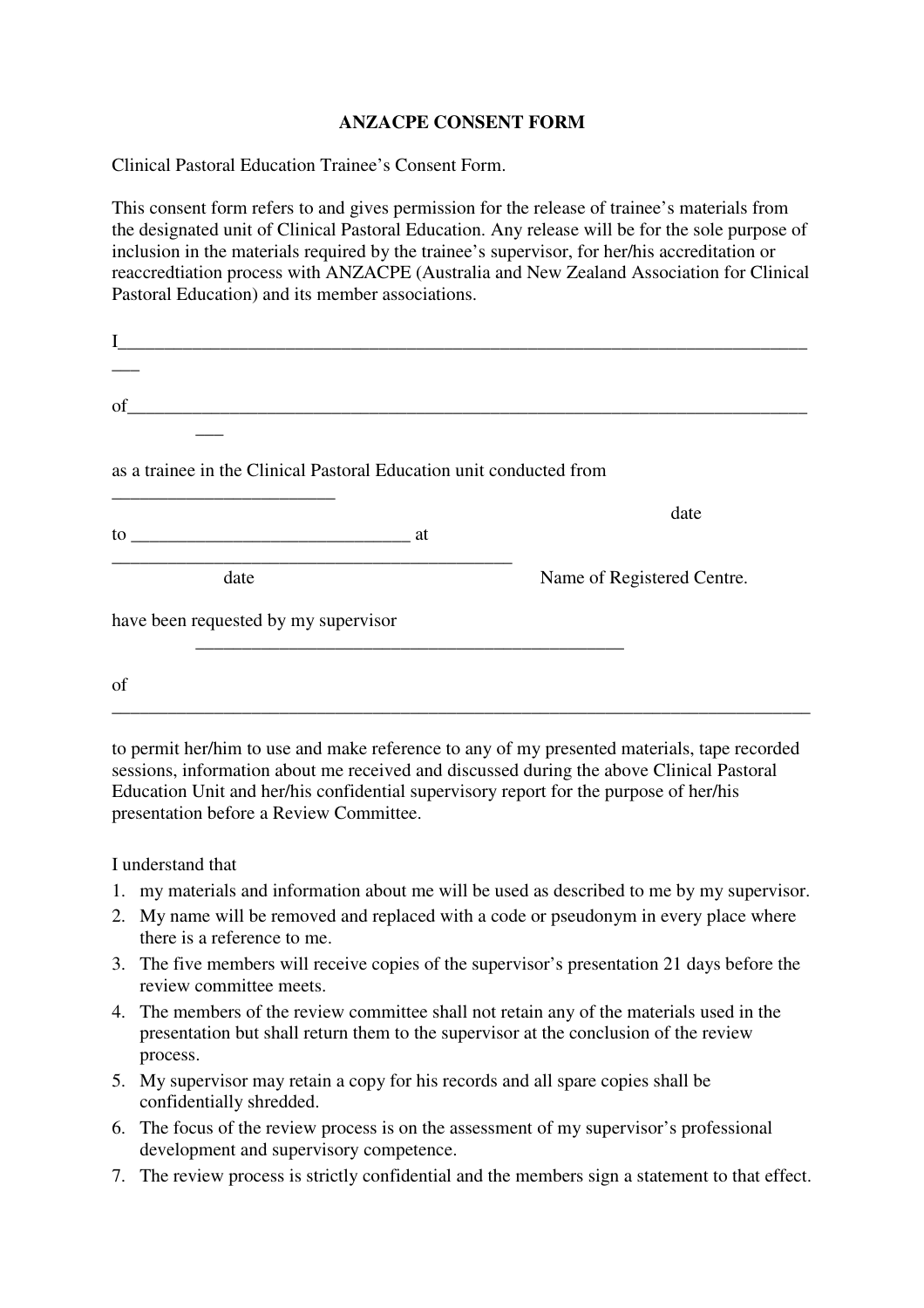- 8. My supervisor has described fully this review process and answered all my questions to my satisfaction.
- 9. I have been given time to consider this request.
- 10. I have been informed that this review will be conducted under the auspices of and according to the Standards of ANZACPE to determine her/his accreditation or reaccreditation as a Supervisor at Level \_\_\_\_\_\_\_\_\_\_.

Having considered all the above information, I hereby freely give my consent to my supervisor permitting him to use the materials and information as described to me for the purpose of her/his accreditation or reaccreditation as a Clinical Pastoral Education supervisor only.

| Trainee's signature         | Date |
|-----------------------------|------|
| Witness' signature          | Date |
| Supervisor's signature      | Date |
| Witness' signature          | Date |
| Centre Director's signature | Date |
| Witness' signature          | Date |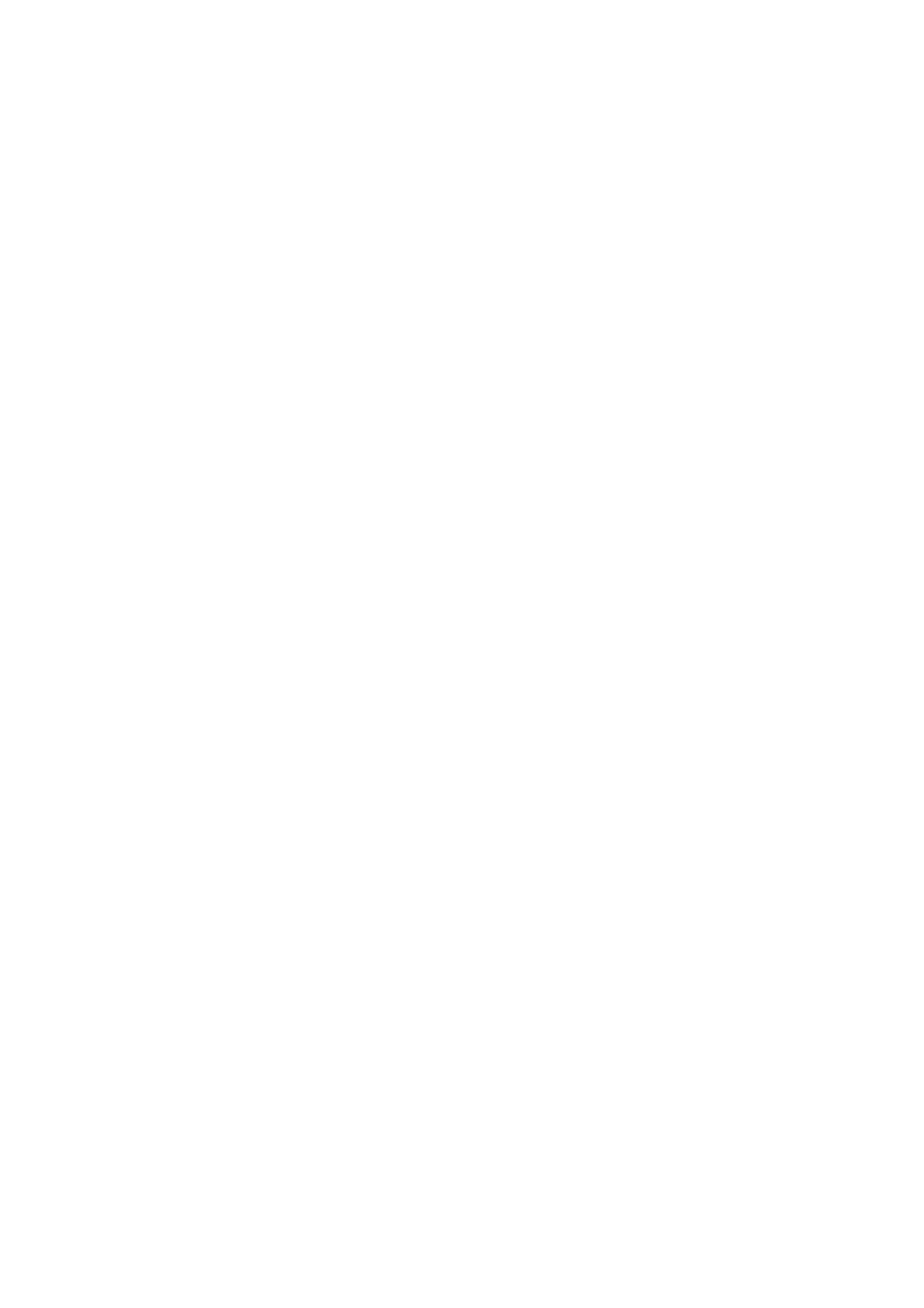## **5.5 Level 3 Supervisor.**

 Level 3 Supervisors are accredited by the NSWCCPE Inc as senior professionals who are competent to provide training for those who are desirous of becoming CPE Supervisors at Levels 1, 2 and 3.

## **5.5.1 Role of a Level 3 Supervisor.**

 A Level 3 Supervisor is authorised to conduct CPE programs at Basic, Advanced and Supervisory levels. Level 3 Supervisors may direct or coordinate the work of Level 1 and Level 2 Supervisors.

## **5.5.2 Procedure to function as an Acting Level 3 Supervisor.**

- 5.5.2.1 A Level II Supervisor who wishes to function as an Acting Level 3 Supervisor shall consult with colleagues who are Level II and 3 Supervisors before writing to the Accreditation Convener notifying of the intention to function as an Acting Level 3 Supervisor. This notice will include a letter of support from the Level 3 Supervisor who will supervise the applicant. The Convener shall notify the Executive Committee which shall accept or reject the notification. The applicant shall not commence to function as an Acting Level 3 Supervisor until the receipt of a letter from the Executive Committee indicating its agreement.
- 5.5.2.2 The applicant shall on receipt of the letter of agreement be able to function as an Acting Level 3 Supervisor for a period of two years full time or equivalent part time from the date of the meeting.

## **5.5.3 Required practical experience.**

- 5.5.3.1 The applicant shall experience the following during the period of functioning as an Acting Level 3 Supervisor:
- 5.5.3.1.1 supervision of both Level I and Level 2 Supervisors.
- 5.5.3.1.2 conducting of Units of Supervisory CPE.
- 5.5.3.1.3 the publication of a paper on a subject related to Pastoral Ministry or Pastoral Supervision in the period since accreditation as a Level 2 Supervisor. The Paper shall be published in a recognised Journal.

## **5.5.4 Standard for Level 3 Supervisor.**

Applicants for accreditation at Level 3 shall demonstrate the achievement of the following standards:

## **5.5.4.1 Administrative Awareness and Competence.**

- 5.5.4.1.1 Ability to teach the planning and organisation of units of Supervisory CPE.
- 5.5.4.1.2 Ability to lead and coordinate Supervisory CPE programs with due regard for the accountability to the NSWCCPE Inc, the management of the Institution and religious authorities.

## 5.5.4.2 **Interpersonal Awareness and Competence**.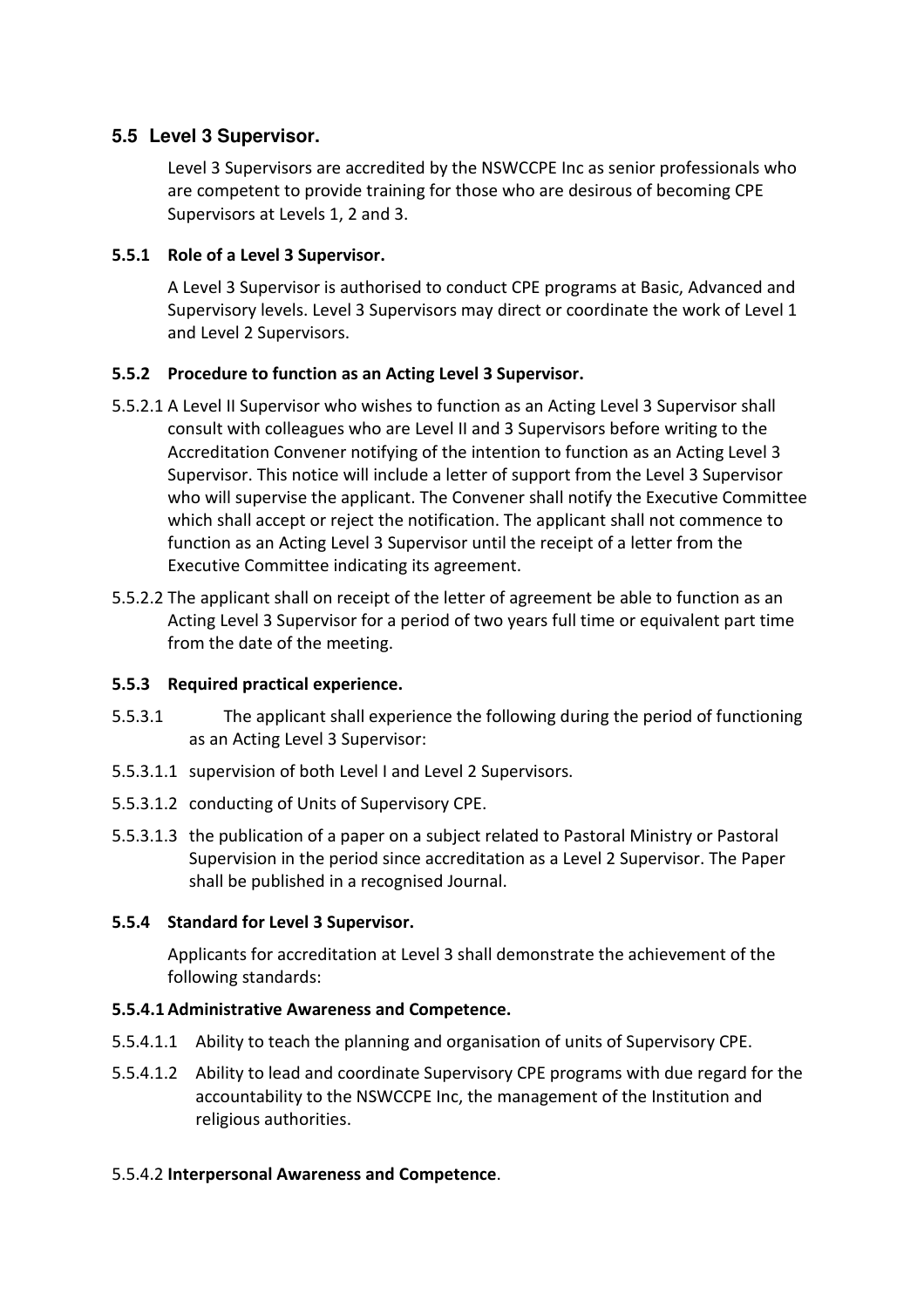- 5.5.4.2.1 Ability to relate pastorally and administratively with the trainees and supervisors to whom responsibility is delegated.
- 5.5.4.2.2 Ability to be accountable to the NSWCCPE Inc for the maintenance of standards in the conduct of programs.
- 5.5.4.2.3 Ability to coordinate multiple courses of CPE.
- 5.5.4.2.4 Ability to be accountable to the management of the institution(s) within which CPE programs are conducted.
- 5.5.4.2.5 Ability to reflect upon these issues and be intentional in response to the situations that arise.

#### 5.5.4.3 **Intrapersonal Awareness and Competence.**

- 5.5.4.3.1 Ability to be self reflective about the experiences of supervision.
- 5.5.4.3.2 Ability to seek supervision or consultation at appropriate times with appropriate people.
- 5.5.4.3.3 Ability to use new experiences and learning as a means of growth, enrichment and self awareness.

#### **5.5.4.4 Educational Competence.**

- **5.5.4.4.1** Ability to use resources and people of different levels of understanding and different disciplines in a creative educational experience
- 5.5.4.4.2 Ability to keep up to date with developments relevant to Pastoral ministry and Pastoral Supervision and to introduce them to others.
- 5.5.4.4.3 Ability to interpret and apply research outcomes relevant to CPE.
- 5.5.4.4.4 Ability to explore and use different educational methods to facilitate learning.
- 5.5.4.4.5 Ability to write and publish in the area of pastoral ministry and pastoral supervision.

## 5.5.4.5 **Theological Awareness and Competence.**

- 5.5.4.5.1 Ability to think creatively about society from a theological perspective.
- 5.5.4.5.2 Ability to integrate theology and the human sciences within the practice of pastoral ministry and pastoral supervision.
- 5.5.4.5.3 Ability to relate faith development, theological thought and spirituality in pastoral and supervisory formation.

## **5.5.5 Application for accreditation as a Level 3 Supervisor.**

An Acting Level III Supervisor shall apply in writing for accreditation. That application shall include the following:

- 5.5.5.1 Written documentation that the applicant has had the experience required during the period of functioning as an Acting Level 3 Supervisor.
- 5.5.5.2 A cheque for the amount of the fee for accreditation.
- 5.5.5.3 A copy of their Level II Supervisor Certificate.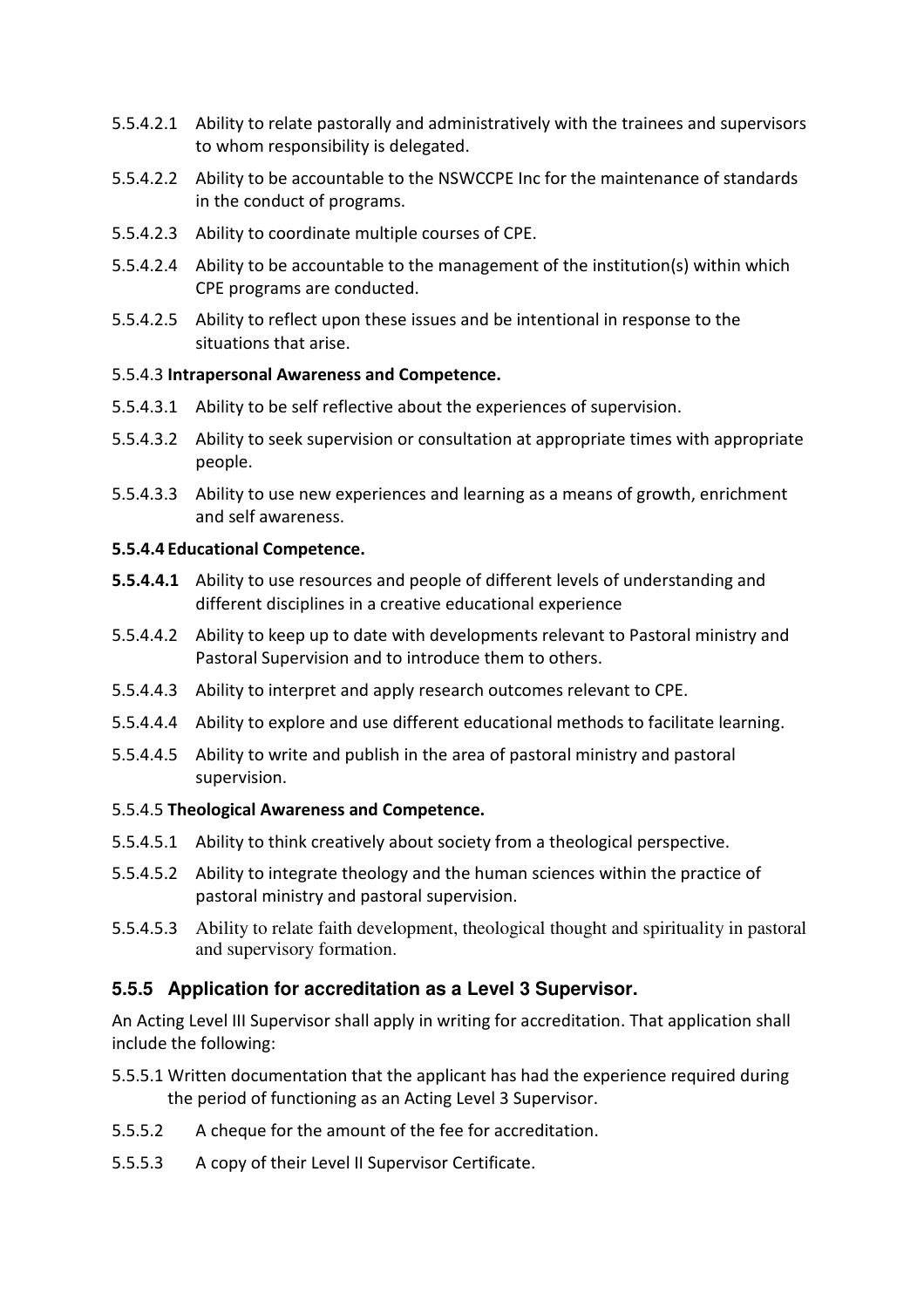- 5.5.5.4 Evidence of current ecclesiastical position and good standing.
- 5.5.5.5 Evidence of current membership of NSWCCPE Inc.

## **5.5.6 Materials required to be submitted for accreditation as a Level 3 Supervisor.**

A review committee is concerned with the applicant's ability to demonstrate the personal and professional competence essential for the training of supervisors who train people in pastoral ministry. It is expected that all materials will demonstrate the level of functioning of a senior professional discipline and respect the confidentiality of all persons who might otherwise be identified through the materials. The following written materials which shall not exceed 15,000 words in length, excluding the materials described in paragraphs 5.6.6.2., 5.6.6.6., 13., and 14., below. The materials required are:

- 5.5.6.1 A cover sheet containing name, address, age, present position of employment, church denomination, degrees, diplomas and certificates, professional occupational background, experience in supervised pastoral education and results of previous reviews.
- 5.5.6.2 Copies of previous review findings.
- 5.5.6.3 A Statement of request by the applicant of the review committee.
- 5.5.6.4 An autobiography in which the themes that arise in applicant's life journey are understood from their current perspective. This shall include the integration of the theological, spiritual, sociological and psychological aspect of the applicant's life.
- 5.5.6.5 A statement of and theological reflection upon the applicant's spiritual pilgrimage.
- 5.5.6.6 A report from the Level 3 Supervisor(s) with whom the applicant trained during the period as a functioning Level 3 Supervisor.
- 5.5.6.7 A detailed evaluation report of the applicant's education of one supervisor during the time of functioning as a Level 3 supervisor. The report will include:
- 5.5.6.7.1 The applicant's description of that supervisor including a biographical sketch and giving attention to the applicant's assessment of the supervisor's faith development, learning style, orientation in spirituality and theology and capacity for conceptual understanding at the commencement of the education contract.
- 5.5.6.7.2 The applicant's description of the supervisory alliance, the process and the issues encountered during the supervision.
- 5.5.6.7.3 The applicant's description and evaluation of the negotiations involved in the establishment of the supervisory contract with particular reference to:-
- 5.5.6.7.3.1 clarification of the boundaries surrounding the delegation of authority and responsibility to the supervisor being trained to conduct a Program within the Registered Centre by that Centre Director;
- 5.5.6.7.3.2 details of negotiations for a fee paid to the applicant for the provision of the supervisory Unit.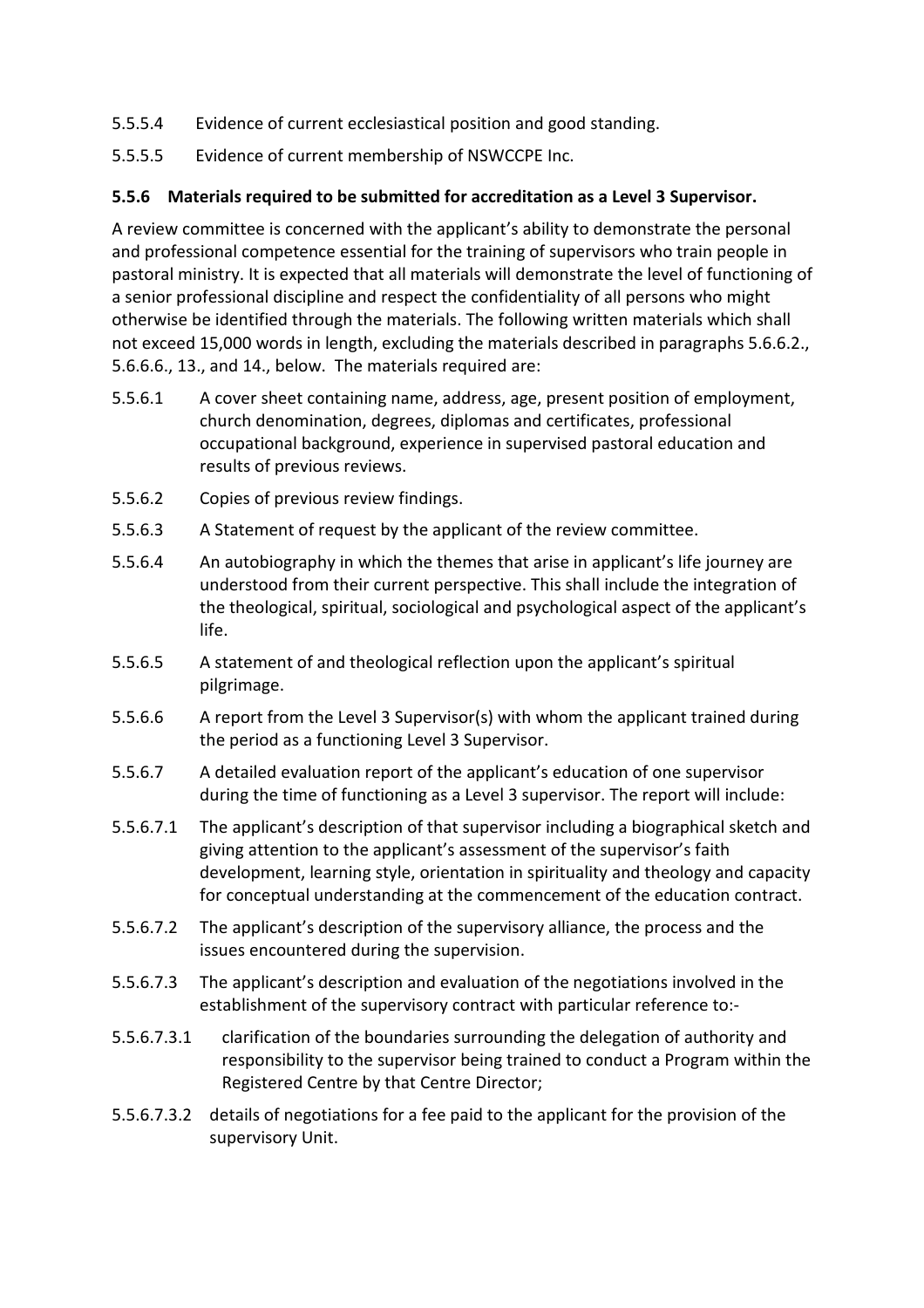- 5.5.6.7.4 In the case where the applicant is providing the supervisory education within the applicant's own Centre the report shall include:-
- 5.5.6.7.4.1 a description and evaluation of the planning and 'stepping back' process by the applicant for the supervisor being trained to plan and conduct the Program;
- 5.5.6.7.4.2 an evaluation of the tensions experienced by the applicant and how they were addressed in either allowing the supervisor to function freely or follow established procedures in the Centre.
- 5.5.6.7.5 A description and evaluation of the education of the supervisor, including:-
- 5.5.6.7.5.1 an assessment of the supervisor's development in the supervision demonstrated by clinical materials;
- 5.5.6.7.5.2 the applicant's comments on the supervisor's written reports;
- 5.5.6.7.5.3 excerpts from supervisory conferences.
- 5.5.6.7.5.4 the manner in which particular issues or incidents were addressed in education;
- 5.5.6.7.5.5 an assessment of the capacity of the supervisor to appropriate the supervisory education.
- 5.5.6.7.6 Evaluation of the applicant's style and method of education and the curriculum covered.
- 5.5.6.7.7 A description of the supervisor's capacity to move towards peership with other supervisors of the level for which the supervisor is functioning and continue to relate personally and professionally with current peers as well as an evaluation of the functioning taken to help the supervisor to understand and make the transition.
- 5.5.6.7.8 A summary description and evaluation (limited to five A4 typed pages) of the applicant's supervision of a supervisor at another level while functioning as an Acting Level 3 Supervisor.
- 5.5.6.7.9 Copies of an evaluation of the supervisory relationship written by the supervisors referred to in paragraphs 5.6.6.7.5 and 5.6.6.7.8.
- 5.5.6.7.10 A report from the Registered CPE Centre Director on the quality of the service delivered by the applicant to the supervisor(s) of the students and the student's service delivery to clients, patients and parishioners

In the event that the applicant is the Centre Director, a report addressing the quality of service delivery shall be sought by the applicant from a responsible person in the institution qualified to express such an opinion.

- 5.6.6.7.11 A paper of a standard suitable for publication on a subject demonstrating the applicant's possession of:-
- 5.6.6.7.11.1 a clear theory of education and supervision.
- 5.6.6.7.11.2 an appreciation of a significant theological writer, or the exegesis of a passage of Scripture;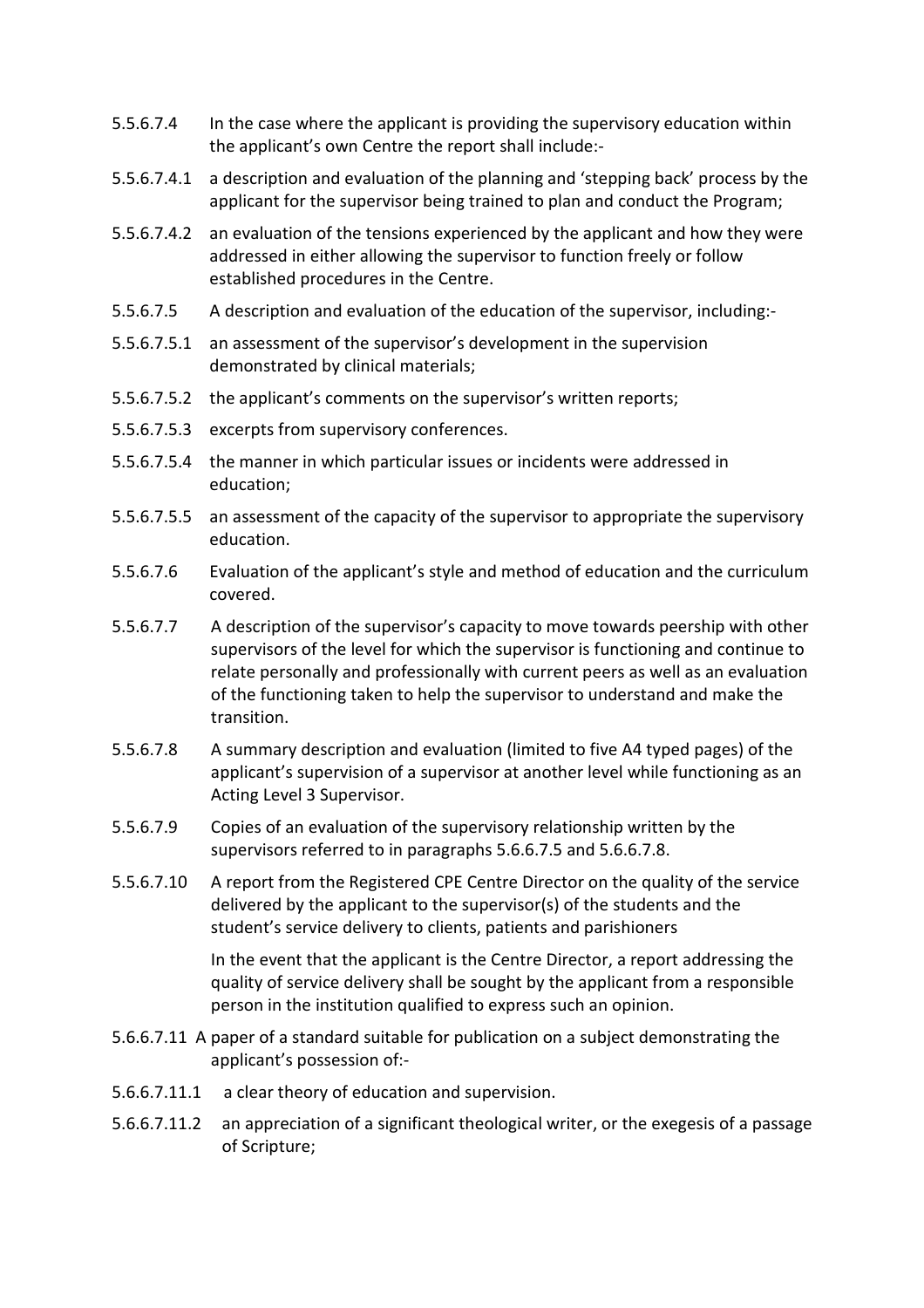- 5.6.6.7.11.3 the ability to practice the provision of supervisory education in the context of pastoral ministry within the Church.
- 5.6.6.7.12 report by the applicant of her/his functioning as a Level 3 supervisor including:
- 5.6.6.7.12.1 an evaluation of the applicant's relationship(s) with the consultant(s) engaged during the period of functioning Level 3.
- 5.6.6.7.12.2 an evaluation of the applicant's transition from a Level 2 to Level 3 supervisor including an assessment of significant peer relationships.
- 5.6.6.7.13 a statement regarding completion of the issues surrounding the applicant's functioning as a Level 3 supervisor and plans for the future.
- 5.6.6.7.14 declaration of any written or other complaints against the applicant and the outcome of any investigation.
- 5.6.6.7.15 a letter attesting to the applicant's good standing in her/his denomination.

#### **5.6.7 Presentation of Materials.**

The applicant's written papers excluding evaluations and cover sheet material shall not exceed the equivalent of 15,000 words, 12 point font. Copies shall be provided to each member of the review committee at least fourteen (21) days prior to the scheduled day of the review.

#### **5.6.8 Review Committee.**

Each review committee shall consist of a majority of Level 3 Supervisors together with a member of a Theological Faculty and or a senior representative of a discipline where supervision plays an integral part in professional formation.

The committee shall normally comprise five members, drawn wherever possible from different accredited centres and shall comply with the guidelines in Sections 7 and 8 of this Handbook.

#### **5.6.9 Continuation of Acting Level 3 Status.**

An applicant who has met a review committee and was not accredited as a Level 3 Supervisor may be permitted to continue to function within approved Programs of CPE as an Acting Level 3 Supervisor for such periods as the Executive Committee shall determine on the recommendation of the review committee. Alternatively, they can recommend that the applicant continue as a Level II Supervisor.

Reaccreditation as a Level 3 CPE Supervisor

Accreditation at Level 3 is subject to ongoing review after five years or review at such other periods as the Executive Committee shall from time to time determine in particular instances. It is expected that the applicant shall have supervised in at least one accredited unit of CPE within the period under review. Reaccreditation will not be granted to a supervisor who has not fulfilled this requirement within a ten year period.